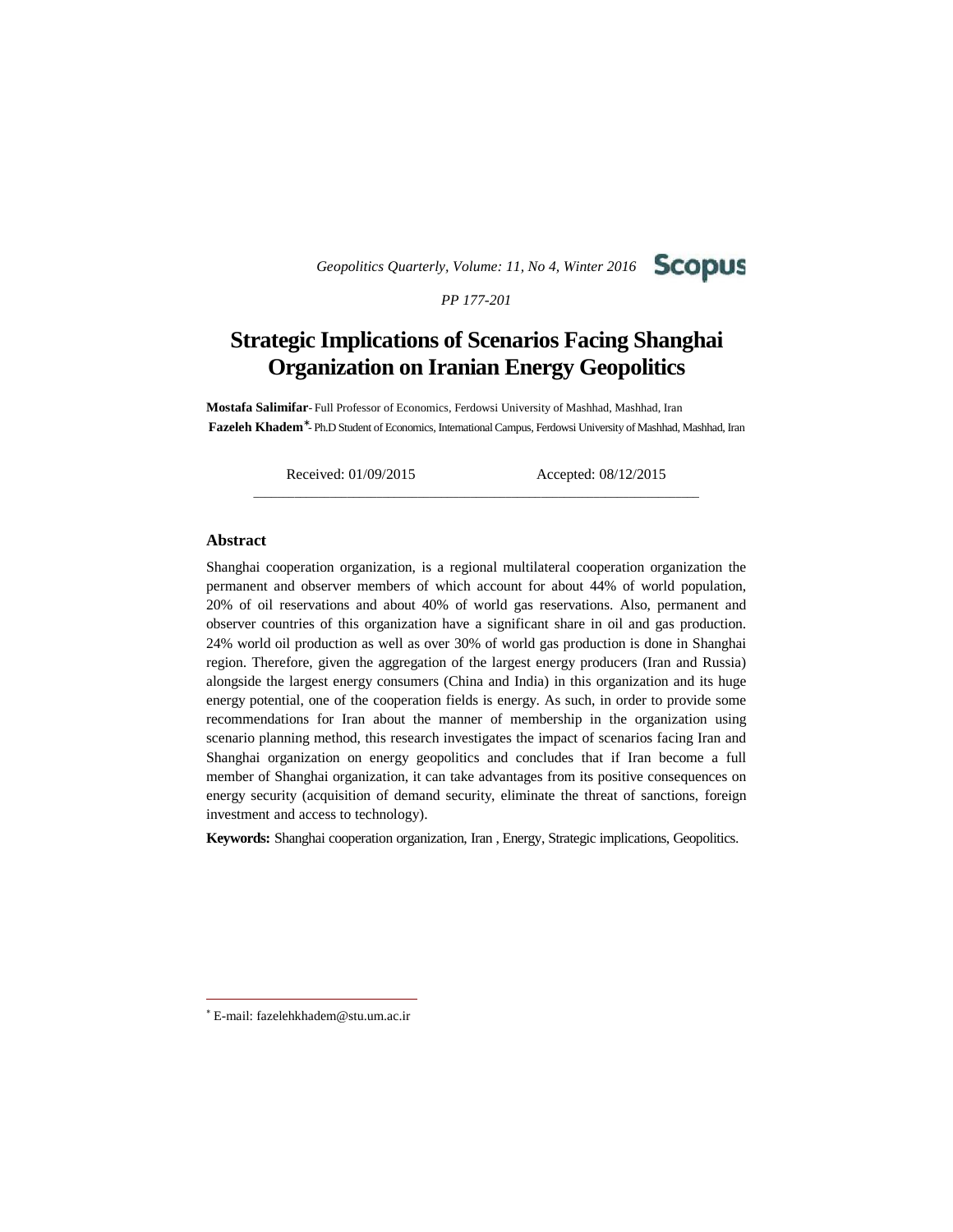## **1. Introduction**

Shanghai cooperation organization was formed in April 1996 entitled "the shanghai - Five treaty" on the basis of preliminary agreements was signed in 1990 between Soviet Union and People's Republic of China to reduce the military facilities and forces in border areas between the two countries and the adoption of confidence-building measures. In 1996 in Shanghai, five countries of Russia, China, Kazakhstan, Kyrgyzstan, and Tajikistan signed a treaty to eliminate cross-border and regional differences, enhance mutual trust and disarmament in their border and establish border good neighborliness belt. Expansion of goals and policy makings of these measures and security issues to economic issues and political cooperation and performance and relative success of Shanghai 5 group, in addition to acceptance of Uzbekistan as a sixth member, led to the establishment of the Shanghai Cooperation Organization to be announced officially as a regional organization at a meeting in 2001 in Shanghai (Ghaderihajat,2012 ;73). At St. Petersburg meeting in 2002 the organizational structure of Shanghai organization was legally and politically approved. Since then, the organization has increased influence on international developments. Acceptance of Mongolia in 2004 and the three countries of Iran, India and Pakistan in 2005, as an observer member accelerated the evolutionary and growing process of this organization and raised it as one of the most dynamic regional organizations at the international level. The goal of this organization is to strengthen mutual trust and good neighborliness and friendship among the member countries, encourage member countries to effective cooperation in fields such as political, economic and trade, scientific and technical, cultural, educational, energy, road, environment maintenance, mutual effort for maintenance and supplying peace and security and the stability of the world and the region.

Considering the potential of this organization in energy production and consumption the most distinguished point is existence of biggest energy producers along with world's biggest energy consumers. While, by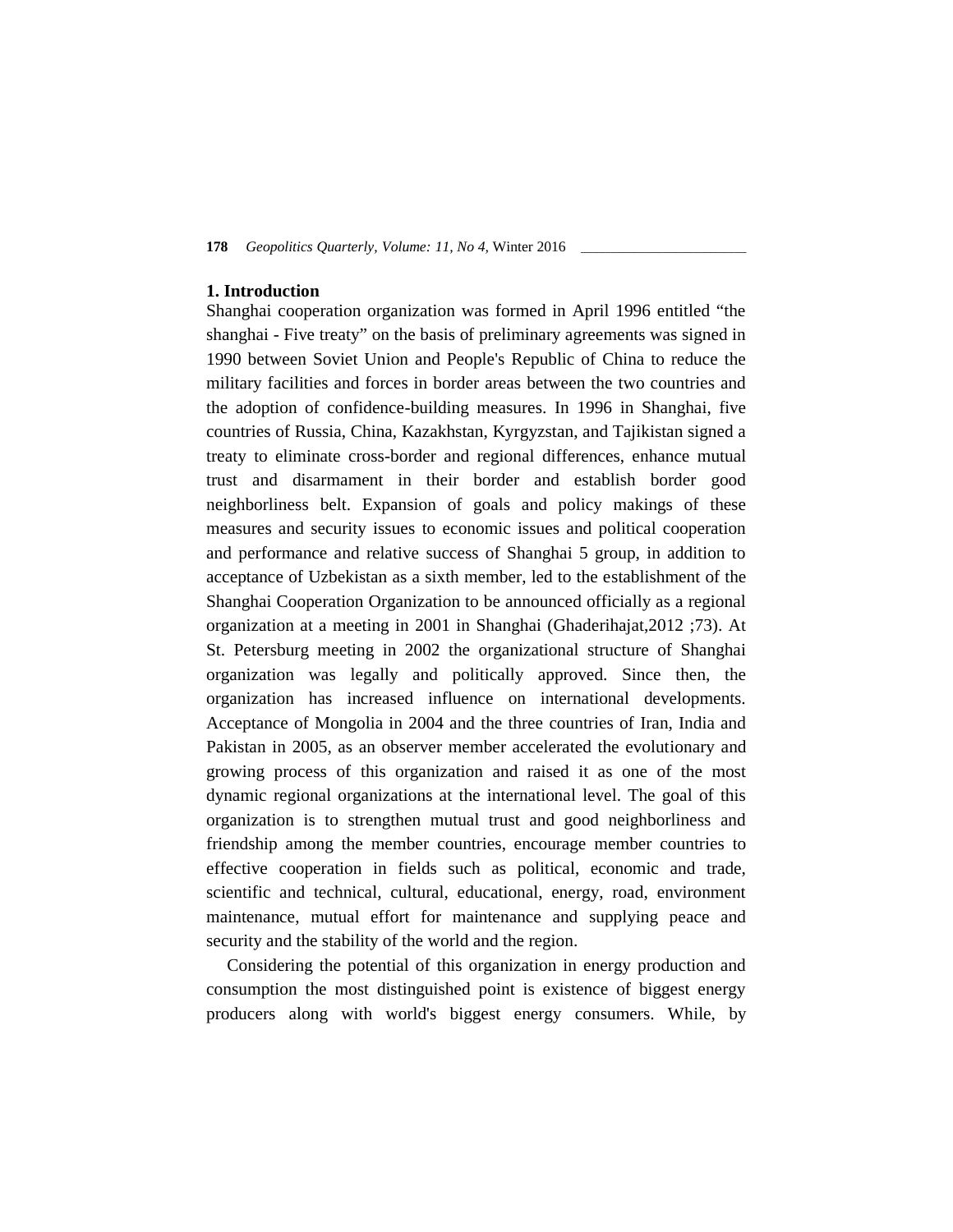coordinating eleven oil producers who are potential competitors, OPEC is considered as a representative of producers and in contrast, the international energy agency by setting up and recommending specific policies act as the representative of consumers, the Shanghai Cooperation Organization has aggregated producers and consumers together.

The issue of energy was started in Shanghai organization since 2004 and the cooperation among energy producer and consumer countries was raised. In this year, the organization was approved the framework of action for 127 article plan 19 article of which was allocated to energy cooperation, 20 to transport and about one-third of which was allocated to science and technology. In general, in the energy production plan, the development of new fields of hydrocarbon fuels and construction of oil and gas pipelines was raised as priorities for cooperation. Although energy-related projects, have not been implemented directly by the organization and was not expressly signed in the legal framework, but the Shanghai organization (SCO) has acted as a suitable platform for energy trading at bilateral level. Although, in direction of harmonization of their interests, the SCO member states have had some cooperation in the areas of energy, but there are some problems and slowing in terms of performance, effectiveness of organization on the implementation mechanisms and implementation strategies.

According to its geopolitics and geo-economics place in the region and also by relying on all political and economic capacities and facilities as well as alignment of its objectives with the goals of organization members at the bilateral relations level as well as macro level, Iran which is an observer member of the Shanghai Organization can have a special place in resolving the region problems, realization of lasting peace and security and development of justice and welfare. Also according to increasing importance and role of energy in development of member states, Iran which is one of the largest energy producers can be effective to the energy security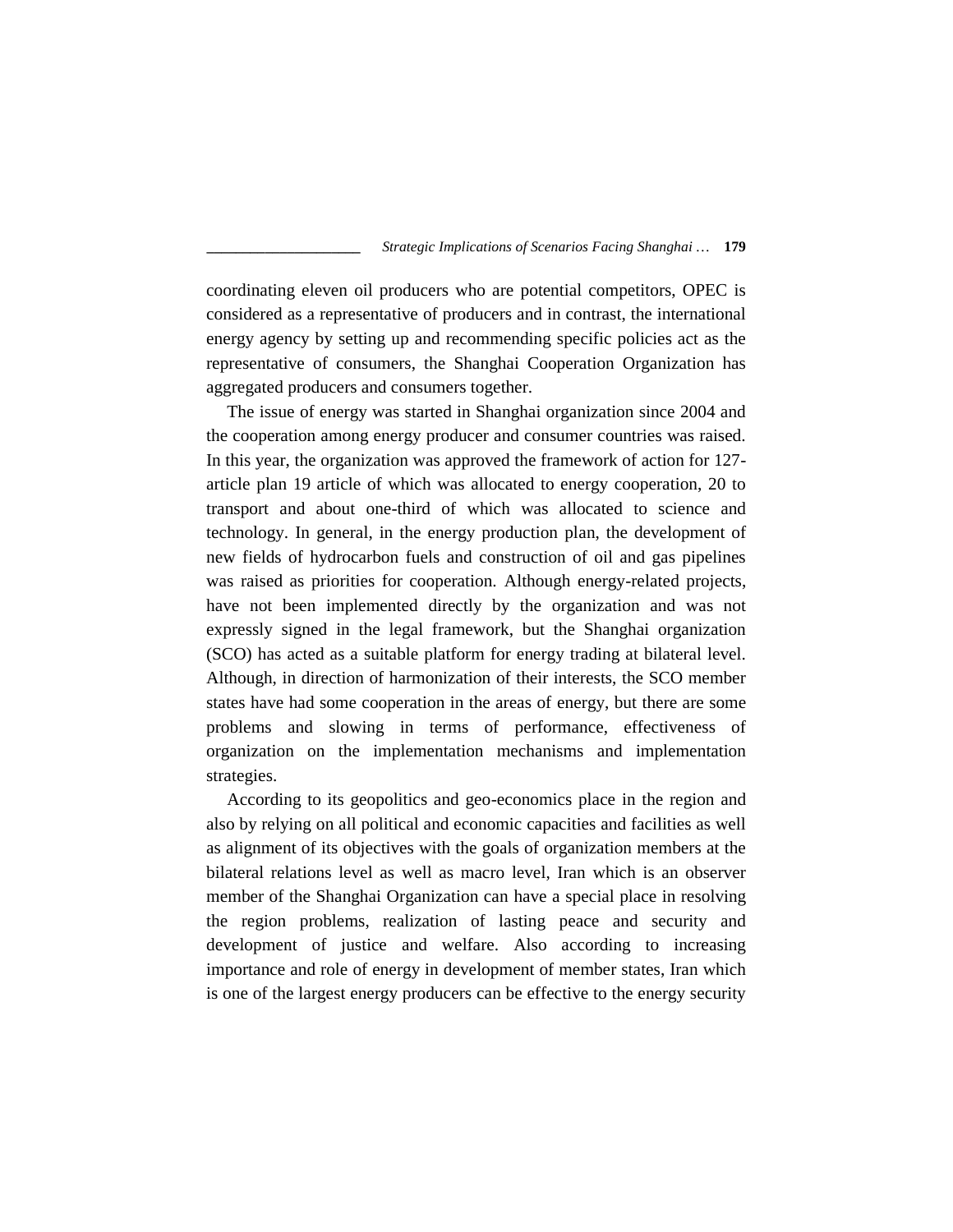of the world's largest energy consumers which are SCO members. Iran in the facet of geo-economic (with respect to this point that it has the second place in having oil and gas resource sing the world) has the potentiality of being converted to one of the major energy partners of oil and gas consumers (Mossalanejad, 2014; 37).

On the other hand, given that Iran is the fourth country possessing oil reserves and the second largest holder of gas reserves and plays an important role in oil and gas production in the energy market, it must use the energy tool for gaining power and wealth. Iran's location in the heart of the world's energy heartland, create the potential and ability for the country that could have special place in the new structure of the world economy. However, to realize this, it must strengthen its energy geopolitics components. In this research 4 Indicators affecting the geopolitics of energy- security of demand, sanctions, investment and technology- are considered that scenarios facing the SCO as well as Iran's membership in the organization can have different effects on the Iranian energy geopolitics through these channels.

One important component of Iran's energy geopolitics is security energy demand. It is crucial for Iran that is one of the world's major oil and gas producers to access to a constant market with reasonable price growth in the future. Any possibility of reduced demand, or considering alternative energy in developed countries Or prefer to supply oil and gas from other countries is a threat to the demand security for energy producing country such as Iran and may jeopardize Iran's national interest and energy security. Other factors affecting Iranian energy geopolitics is sanctions against Iran as well as foreign investment in the oil industry. Although the positive impact of the sanctions on industry is raised from the aspect of self-sufficiency, its negative impact on the industrial sector especially oil industry is quite evident. After the intensification of sanctions from 2011 onwards, Iranian economy and subsequently the industrial sector was suffered serious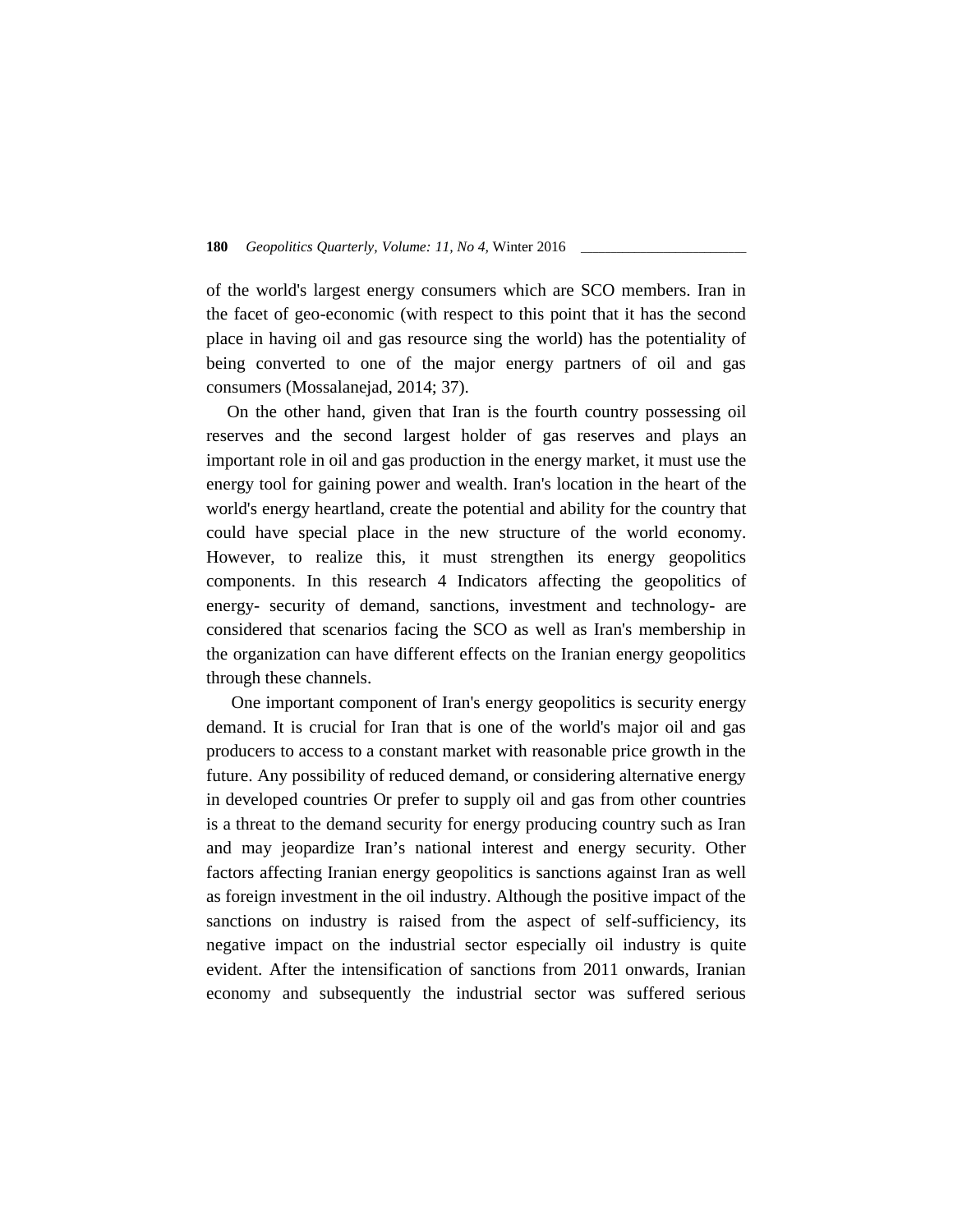challenges. Among different industries, the oil industry due to reduced foreign direct investment and the subsequent reduction in production capacity of oil and gas was faced with crises that this weakened Iran's position in the global energy market.

Tougher sanctions since 2012 established some limitations for the purchase and transportation of oil and gas to Europe that heavily affected Iranian petroleum sector and within a year Iran's oil exports fell sharply from 2.8 million barrels per day in July 2011 to less than one million barrels per day in July 2012. Half of the reduction of Iranian oil export was due to prohibiting European companies from importing oil from Iran and the rest was due to purchase reduction of Asian countries. Also European ban on insurance for Iranian oil shipments prevented selling Iranian crude oil to all their customers. Therefore, with tougher sanctions oil production and exports faced a serious decline. On the other hand, by imposing sanctions inflow of foreign investments to Iran was strongly declined. The oil and gas industry attracted more than half of foreign investment. After the imposition of tougher sanctions in 2012 and 2014, no investment was done in the Iranian oil and gas industry and in 2015 it was a small amount. Thus, one of the reasons for the reduction in Iranian oil production was a decrease in foreign investment after the intensification of the sanctions.

Since the Iranian oil and gas industry is greatly capital intensive and foreign investment has a significant role in its prosperity in terms of entrance of technologies and know-how, reduced foreign investment in Iran's oil industry after the sanctions caused the industry to be deprived from access to technology and technical knowledge and finally Iran's oil production and exports decline.

Overall, scenarios facing Iran's membership in Shanghai as well as SCO's possible scenarios have different effects on Iranian energy geopolitics through 4 channels outlined above that are analyzed in this article.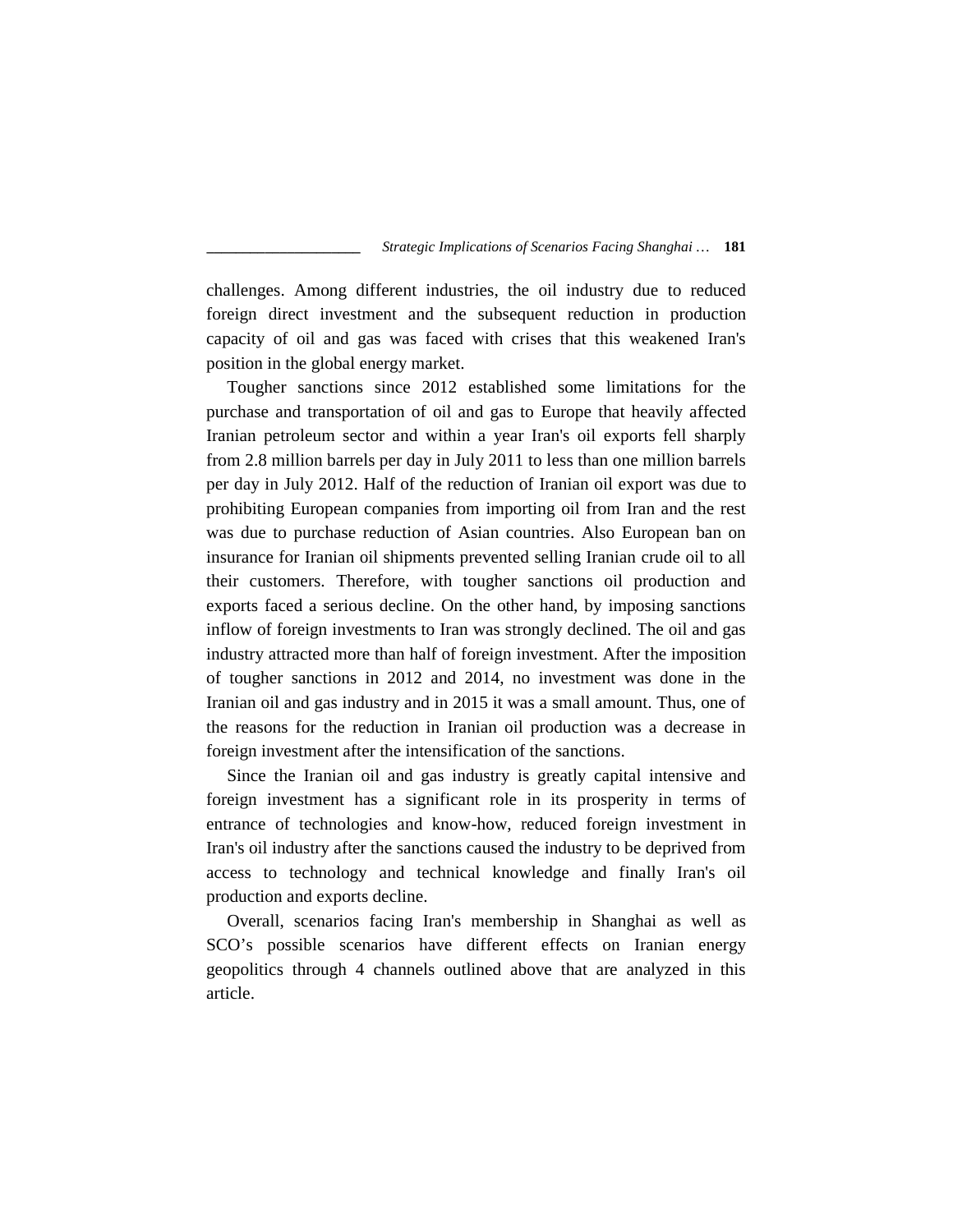## **Methodology**

This paper uses the descriptive and analytical method and also based on information collected on the basis of library documents, magazines, journals and internet reputable sources to analyze the issues discussed. Methodology of information analysis and research findings is qualitative and is done through the scenario planning technique.

### **Theoretical foundations**

After the Cold War, the structure of international system that is a single-pole structure led to different international coalition. From the viewpoint of Stephen Walt, theorist and international relations professor of Harvard University, In definition of the coalition it is a formal or informal commitment to security cooperation between two or more States intended to increase the power, security and influence of each of them(Waltz,1979;173). In fact, the threats of one or more foreign actor lead to commitment to mutual support in a coalition.

It has been expressed different views on coalition in the period after the Cold War. One view is that being unipolar has made meaningless the coalitions. Another view states that, this situation makes closer other powers together and will lead to the formation of a balanced coalition. There is another view based on that the existing average powers do not have the capacity necessary for power balancing of the USA. In this view, it is believed that instead of balancing the USA, such states accompanying with. Also, a view is that the average states not because of fear of America, but because of the regional threats faced with make coalition with this country to respond to these threats. In general, the main goal of most coalitions is to aggregating the capabilities of their members to advance their interests, especially in the security field and actually they are the gun for the great powers and their management tool. Thus, the strategies of coalition in unipolar system can be shown as follow. The weaker countries in this system have three options: unity with each other to reduce the influence of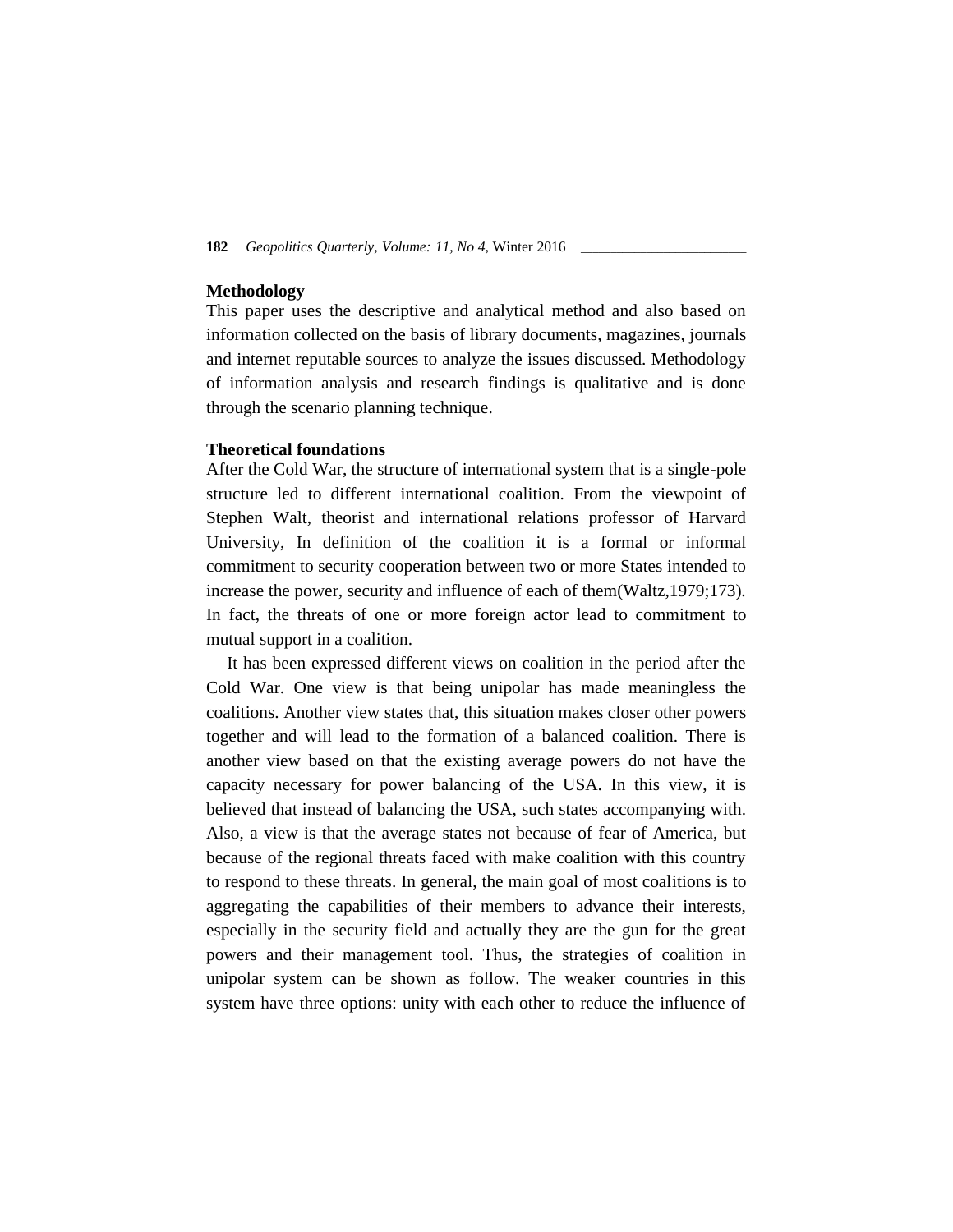the dominant power, in coalition with superior power, and staying impartial. Given that the balance (or equilibrium) against the threatening power can be considered as a strategy that governments follow, hence through combining their domestic abilities and unity with each other, they can establish this balance. The balance may be in the three form of hard, soft and regional.



In the classic concept, the hard balance is synonymous with the balance of power. It is noteworthy; however, that this balance which can be done in both domestic and foreign forms has rarely happened in the real world. For example, increased China's military budget, efforts by Iran and North Korea to acquire nuclear capability, security cooperation of Syria and Iran (Slackman, 2006) and security cooperation of China and Russia may be interpreted in this direction. But, difference of these behaviors with hard balance standards implies that the balance is done not against the power but the threat level. Indeed, until the governments do not consider the unipolar as an immediate and definite threat against them do not balance against it and do not pay the balancing costs such as punishing by the ruling government, military spending and their dependence reduction.

The best theoretical foundation for the concept of soft balance has been presented by Robert Pop. According to Pop, the goal of creating soft balance may be neutralizing the performance of ruling government without direct deal. Success criteria of soft balance are not only abandoning a policy by a superpower, but the presence of more states in balancer coalition against superpower is also a good criterion (Pape, 2005:37). Indeed, by creating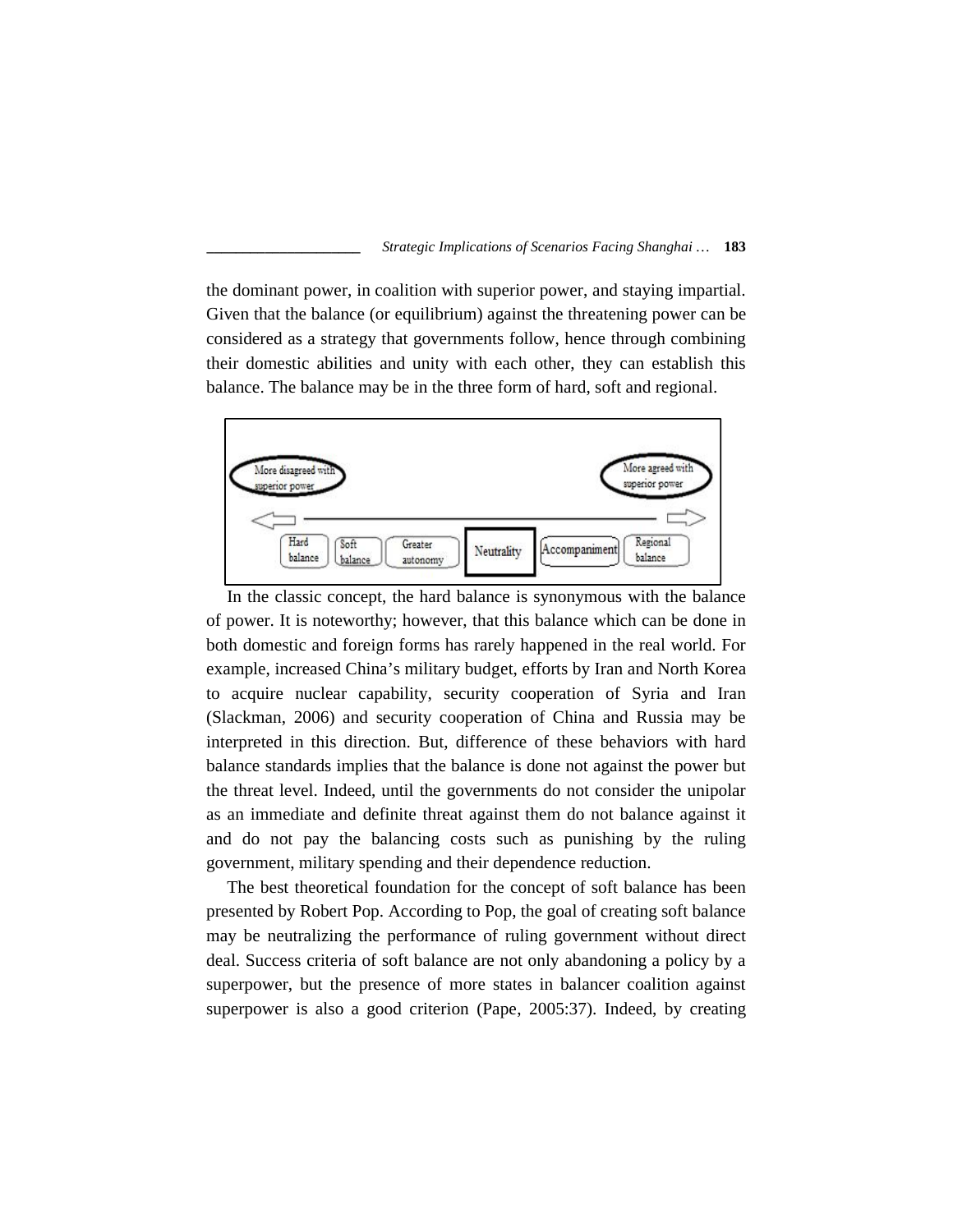processional treaties these states can resist against the hegemonic power. In the soft balance, following the mutual support of balancers and diplomatic informed and coordinated measures, some results can be achieved in conflict with the priorities of the United States. In fact, to protect the interests of balancers the diplomatic capabilities are gathered rather than gathering military forces. America's inability to get a license from the Security Council for the invasion of Iraq is the best example of the formation of a soft balance.

Alliance with unipolar to obtain protection against a regional threat is also called regional balance. In fact, maintaining the regional balance is the motivation of coalition. An example of this coalition is the behavior of the Persian Gulf states and their coalition with the United States to maintain themselves against powerful neighbors in the region(Khadem, 2013:205).

When a state chooses accompanying with the strongest or the most threating state, it has chosen the companionship policy. In fact, by accompanying, the threatened state wants to persuade the threatening state to leave him relaxed (Mearsheimer,1994:163).Velfers also believes that accompanying is a common behavior in unipolar system, because on the one hand balancing against a unipolar is more difficult and on the other hand, monopole in has a better position to punish or reward the others (Wohlforth, 2008: 103).

In addition to the above strategies, states may adopt neutrality strategy in some circumstances. These conditions are: When states are not faced with immediate threats, when states are faced with multiple threats each of which have the same consequences, and when the states tend to stay on the sidelines in competition of great powers.

The above strategies provide almost a complete list of states motives for coalition behavior in the unipolar world. Of course in the real world, the behavior of states is more complex and the strategies are rarely as an ideal.

According to the above approaches, the renewal of relations between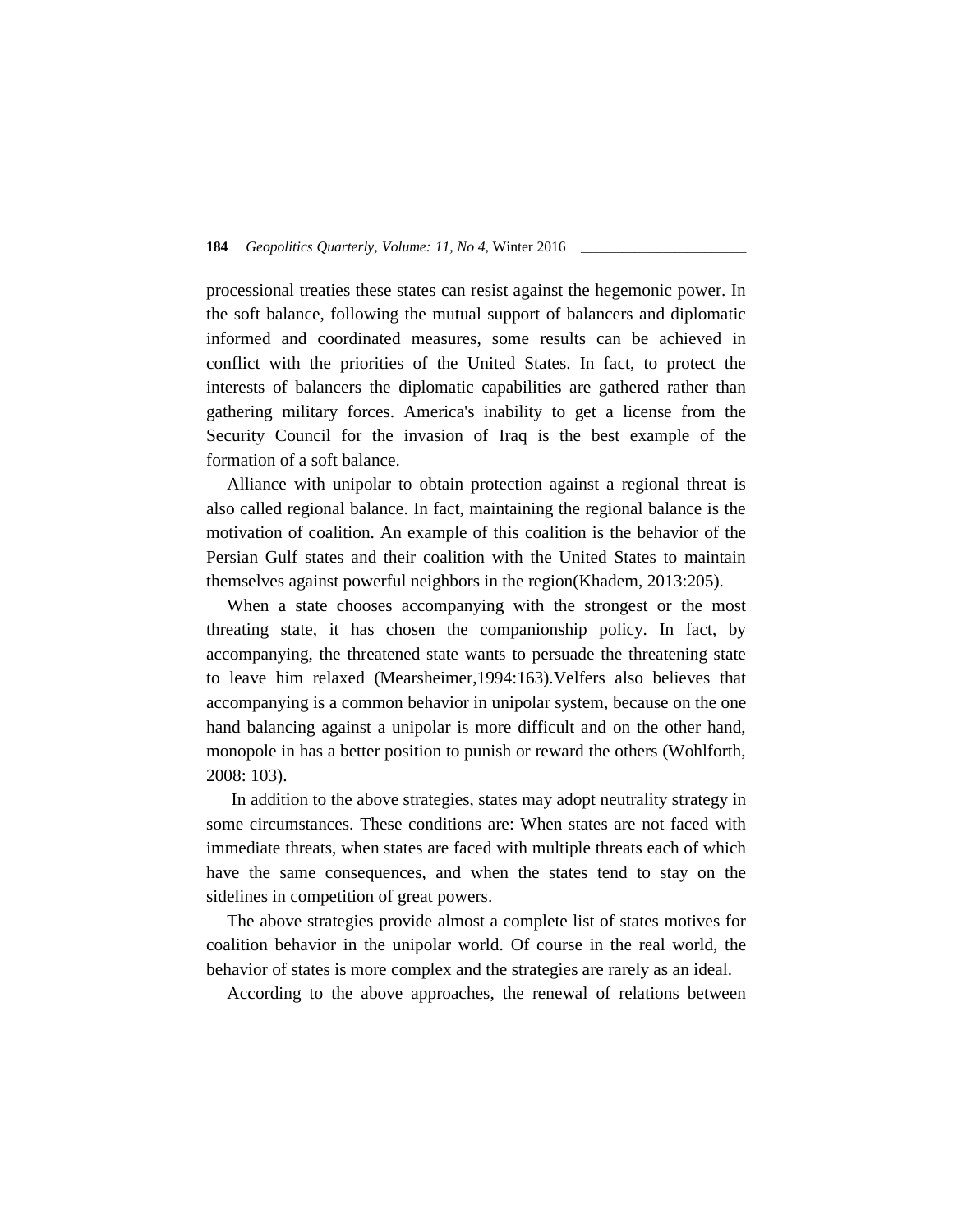Russia and China in the Shanghai Cooperation Organization as an institutionalized stable alliance against the United States can be analyzed in the form of balance of soft power theory (Shafiee and Komaei Zadeh,2011:56). From this perspective, the SCO is a tool through which China and Russia are trying to establish balance against the US. In fact, China's defense policy is aimed to achieve geopolitical goals through multilateral dialogue and cooperation that is against the US unilateralism. Thus, Beijing is trying to form a balance against the US influence in the region through the Shanghai Cooperation Organization. Jan ZhuangZhi, knows the proximity of Russia, China and Central Asian countries within the framework of the Shanghai Cooperation Organization as a tool to balance against the United States which is in the interest of Central Asian countries(Zhuangzhi, 2004: 11). Also, Glason and Shaiodinov believe that the USA is effective in the formation and development of the SCO (Gleason and Shaihutdinov, 2005: 27).

## **Discussion**

### **The mechanism of energy in the SCO**

Energy has a decisive role in national and international energy policy and has formed patterns of rivalry, cooperation, conflict, aggression, cooperation, convergence and divergence in the international arena(Karimi,2015:126). Undoubtedly, in the Shanghai Cooperation Organization the most important ground for strengthening cooperation and economic approach and subsequently strengthening of security, is the existence of a wide market in energy production and consumption among countries.A huge energy cooperation network now stretches from the west to the east of the SCO region (Koolaee,2013 :47). Experts believe that in the framework of the SCO, China wants to secure energy resources and markets, and Russia seeks to expand further its traditional influence in the security environment around him (Bozorgi, 2011: 67).

However, according to Alexander Yakovenkov, foreign minister deputy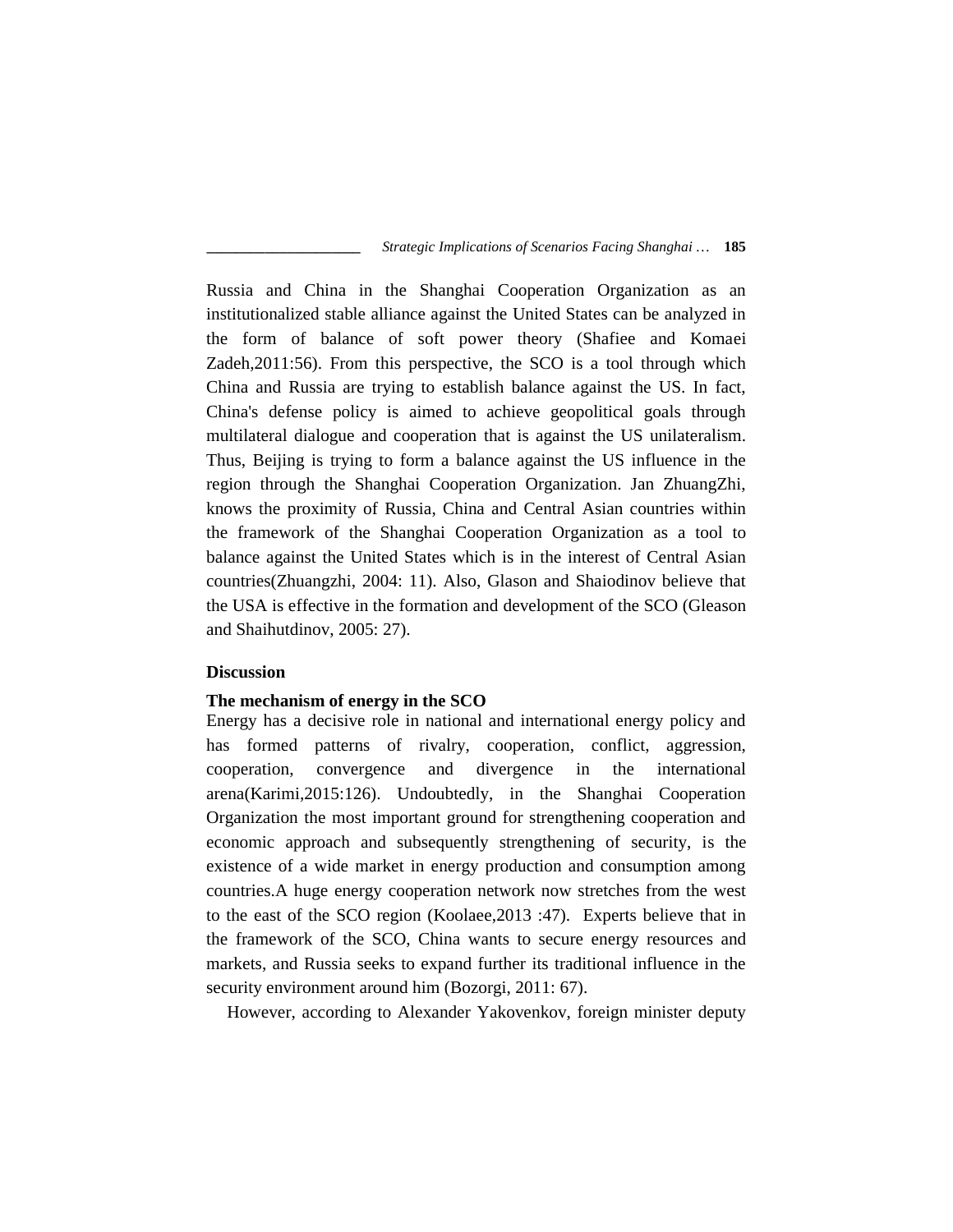of Russia, cooperation of organization members in the field of energy will be helpful and in this framework one can cooperate in joint exploration operation and jointly help to develop central Asian resources. Therefore, one of the areas of cooperation in the organization is energy cooperation, because it has a huge potential in energy sector. As the following table shows, the oil reserves of member and observer countries of this organizations are about 20 percent of world oil reserves and their gas reserves are also about 40% of world gas reserves. Therefore, Shanghai region has rich deposits of oil and gas and this makes attractive the region for Western countries to invest as well. Member and observer states of the organizations also have important contribution to oil and gas production. 24% of world oil production and over 30 percent of world gas production is done in the Shanghai region. The countries of Russia, Kazakhstan, Uzbekistan and Iran are the major energy exporter, and China, Tajikistan, Kyrgyzstan and India are the major importers of energy of this organization. Given that China and India, the world's largest oil consumers, are in the SCO, the organization has accounted for 23% of the world's oil consumption and 27 percent of world gas consumption. In a general view to energy status in the Shanghai Cooperation Organization, the most prominent point is the existence of largest energy producers beside biggest energy consumers. While by coordinating eleven OPEC oil producers who are potential competitors, OPEC is considered as the representative of producers and in contrast, the international energy agency by setting up and recommending specific policies act as the representative of consumers, the Shanghai Cooperation Organization has aggregated producers and consumers together which if managed properly and dominance of an international view can present a new model of cooperation in the energy sector. A Study conducted on statistical information of the SCO state members shows that the organisation has the capacity to be turned into one of the biggest international hubs in the fields of economy, trade, foreign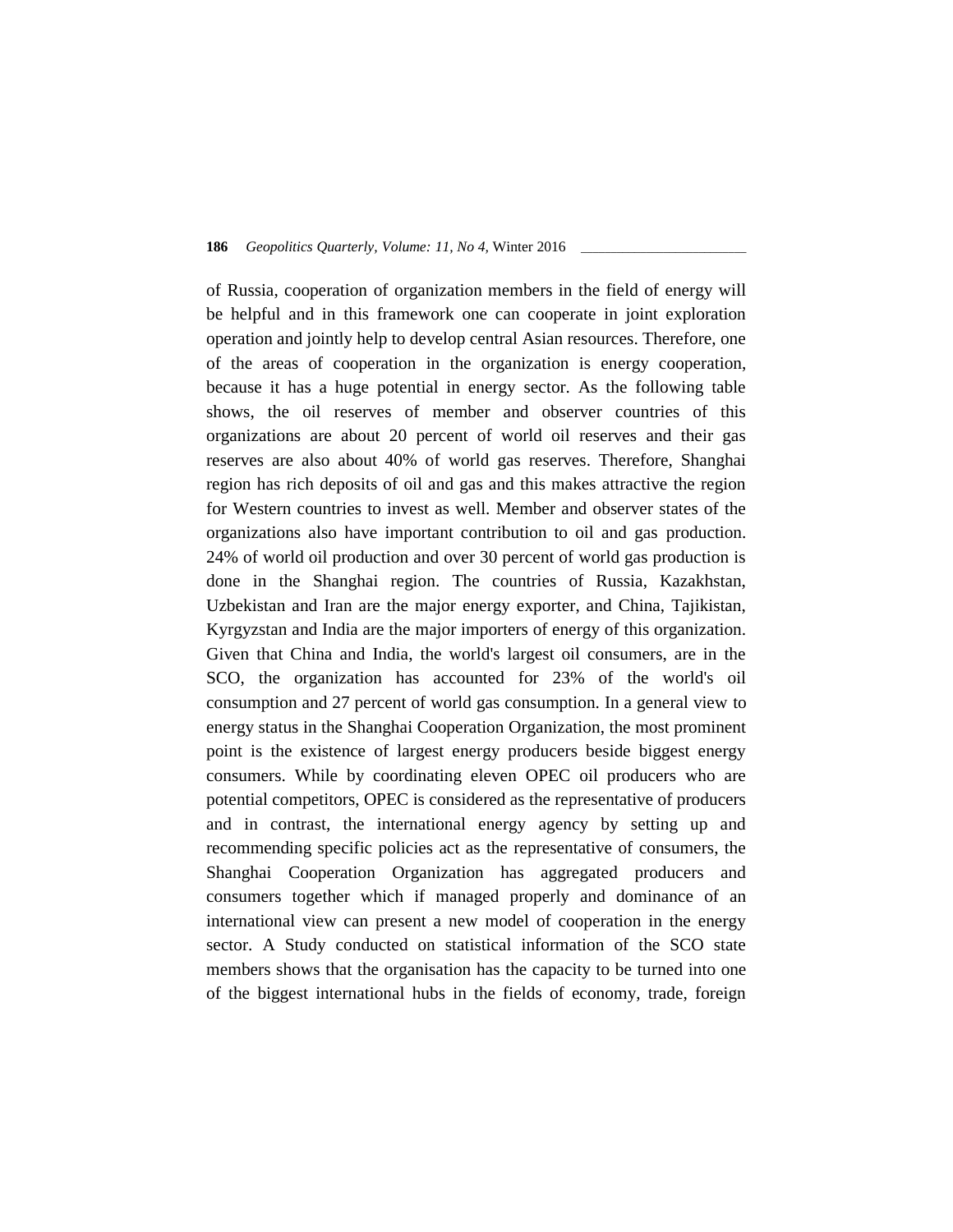investment, energy and military in the coming decades (Bozorgi and Hosseini, 2011: 24).

The plan to create SCO energy club was proposed for the first time on September 23, 2004, by Mikhail Fradkov, Prime Minister of Russia, at a meeting of heads of governments of the Shanghai Cooperation Organization. He suggested that a single system to transport oil and gas as well as a club made up of consumers and producers of energy be established in the framework of the Organization. The plan was again proposed in November 2006 by Vladimir Putin, Russian president, at the Shanghai summit which was held in Astana, Kazakhstan and the idea of forming the club was approved by the leaders of the member countries. In order to realize Putin's idea, at a meeting in September 2006 in Dushanbe, technical working groups was formed to examine the grounds for creation of a single market in energy among SCO members. Sergei Lozianin, chairman of the Far East research Institute of the Russian Academy of Sciences believes that the main reason for raising the idea of forming the SCO energy club was the global crisis. He believes that the problems associated with large-scale energy projects should not be overlooked. For example, water-energy problems in Kazakhstan and China or problems in the pricing energy tanks in China and Russia are significant. Professor Lozianin believes that this time the project of establishing energy club has a chance for success. Within the framework of energy club the SCO can and should create energy cooperation system between energy producing countries and consumers. In the first group, Russia, Kazakhstan, Uzbekistan and Iran are present as members of the Shanghai Cooperation Organization. In the second group, China, Tajikistan, Kyrgyzstan as well as among observers India, Pakistan and Mongolia are presence. Sergei Lozianin believes that energy has long been considered as one of the security factor and the harmonic regular communication in this regard is very important for regional and global stability. He believes that the construction of the energy club increases the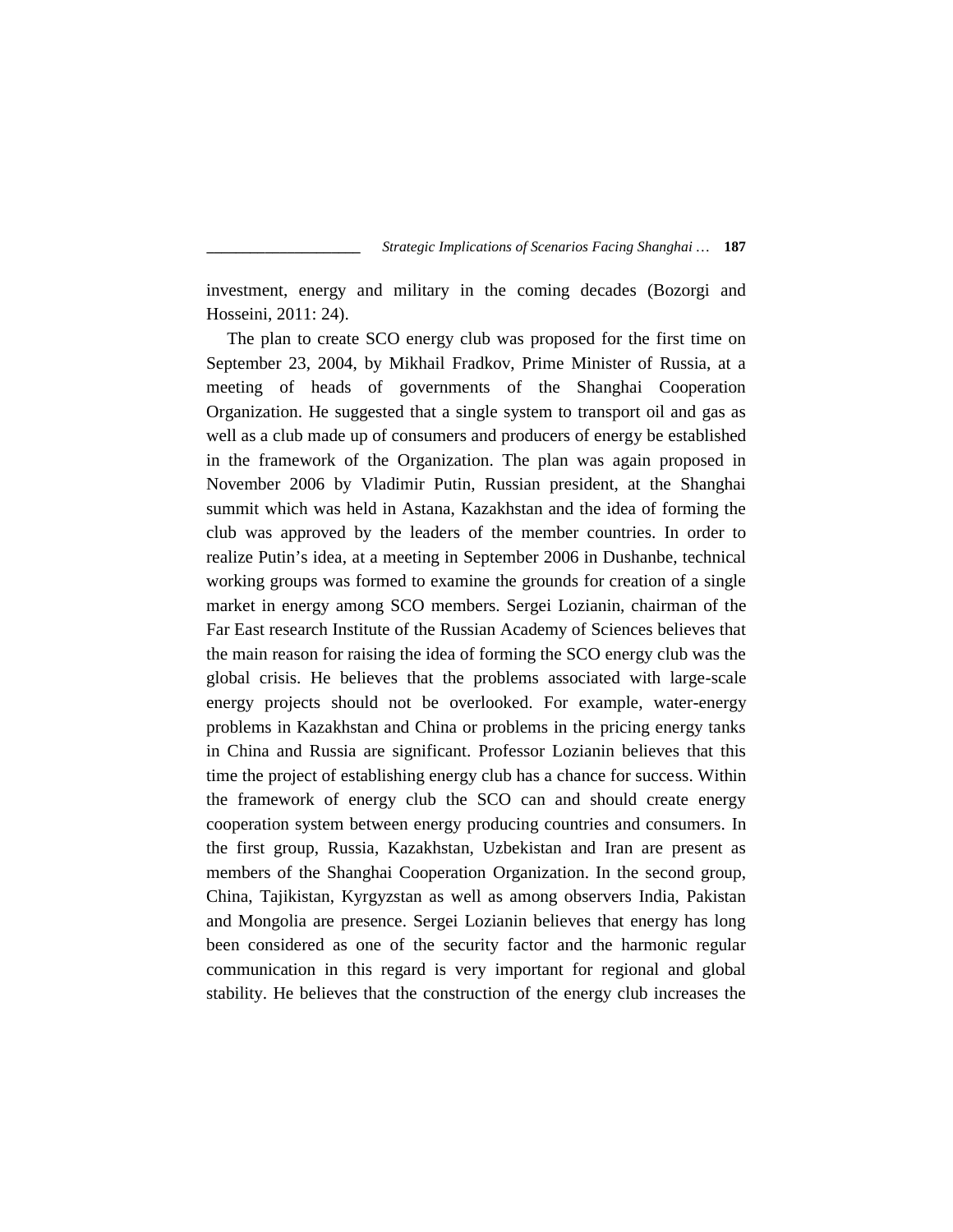credibility and effectiveness of the organization as well as the certain economic abilities of member states and observers. From the view of Lozianin, huge infrastructure projects in the field of energy such as the construction of power high voltage line in Tajikistan through Afghanistan, Pakistan and India needs serious political support. SCO countries are interested in it and are ready to show their support. Unfortunately, however, any new investment by the organization is facing with inaudible caution by the West.

Undoubtedly, if the exporters of goods in Central Asia adopt the same strategy against energy consumers they can increase their profits and this would be achieved if the energy club of the organization plays its role as well. Thus, by establishing an energy club the organization is trying to obtain a greater role in energy issues of the region. Despite the strong desire of Russia in set up an energy club, the idea despite some progress in some areas yet to be realized for many reasons and is facing with some considerations and difficulties.

# **Requirements of forming energy club and comparison with the energy charter treaty (ECT)**

The idea of energy club has been introduced several times by Russia at the meetings of the SCO. But no discussion of its structure has been mentioned so far. Therefore, it should be conducted expert discussions about the nature of the energy club. Energy cooperation between SCO members can includes all stages of exploration, extraction, transformation, transmission and consumption market of all types of energy carriers (in the administrative and study dimensions) as well as the fields of investment, trade, transit, legal issues and dispute solution, efficiency and the environment. Supplying technological needs of energy-producing countries by the consumer countries may lead to the secure production of energy. This cooperation covers the following dimensions: research and development  $(R \& D)$ , development of the energy market, investment and technology which these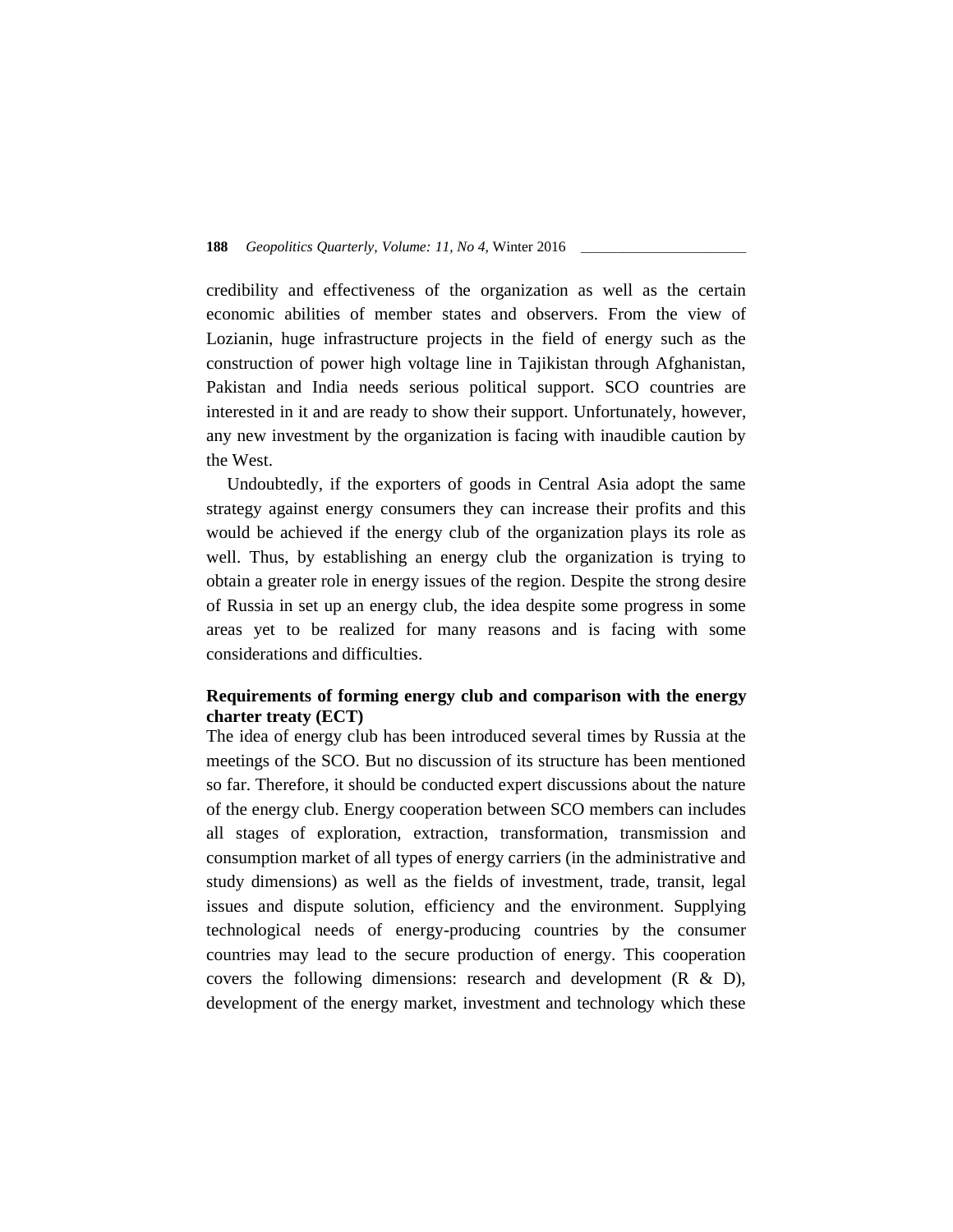cases could be taken into consideration in expertise discussions.

In its beginning, energy charter treaty has been treated as a treaty for supplying energy security of West Europe, but during the evolutionary years of the last decade of twentieth century it became one of the important international multilateral contracts in the field of energy economics(Khadem,2013:42). This treaty has currently become a relatively efficient juridical tool at international level for supporting investment, simplifying trade and energy transition among a broad range of energy producers and consumers. Membership in energy charter treaty is currently considered as an index and criterion for assessing and leading structural reforms trend in energy sector of countries as well as a tool for absorption or performing over border investments and expanding trade of energy material, products and equipment. This treaty characterizes and imposes the energyrelated affairs and consists of 4 essential pillars include investment, trade, transit, and environment and energy productivity. In relation to the investment, this treaty do not forces countries to grant investment justification to foreign firms, however if a country decide to grant this justification to a firm, it shall indiscriminately behave with all the firms of countries who are treaty member. In relation to trade, this treaty fill out the gape related to the most favored principle in the field of trading energy material, products, and equipment for some countries so long as they aren't a member of WTO; whilst it has its especial discrepancy solution arrangements. As such, in this ground the members undertake to uniformly treat in trade between itself and others in the field of energy and observe the indiscrimination article. In transportation and transit sector, all of the member countries also undertake to do not create any barrier to energy transit from their territory and shall observe transit freedom. The pillar of efficiency, environment and energy productivity is of non-obligatory sections of this treaty within the context of which the members trade in information and experiences and provide some recommendations for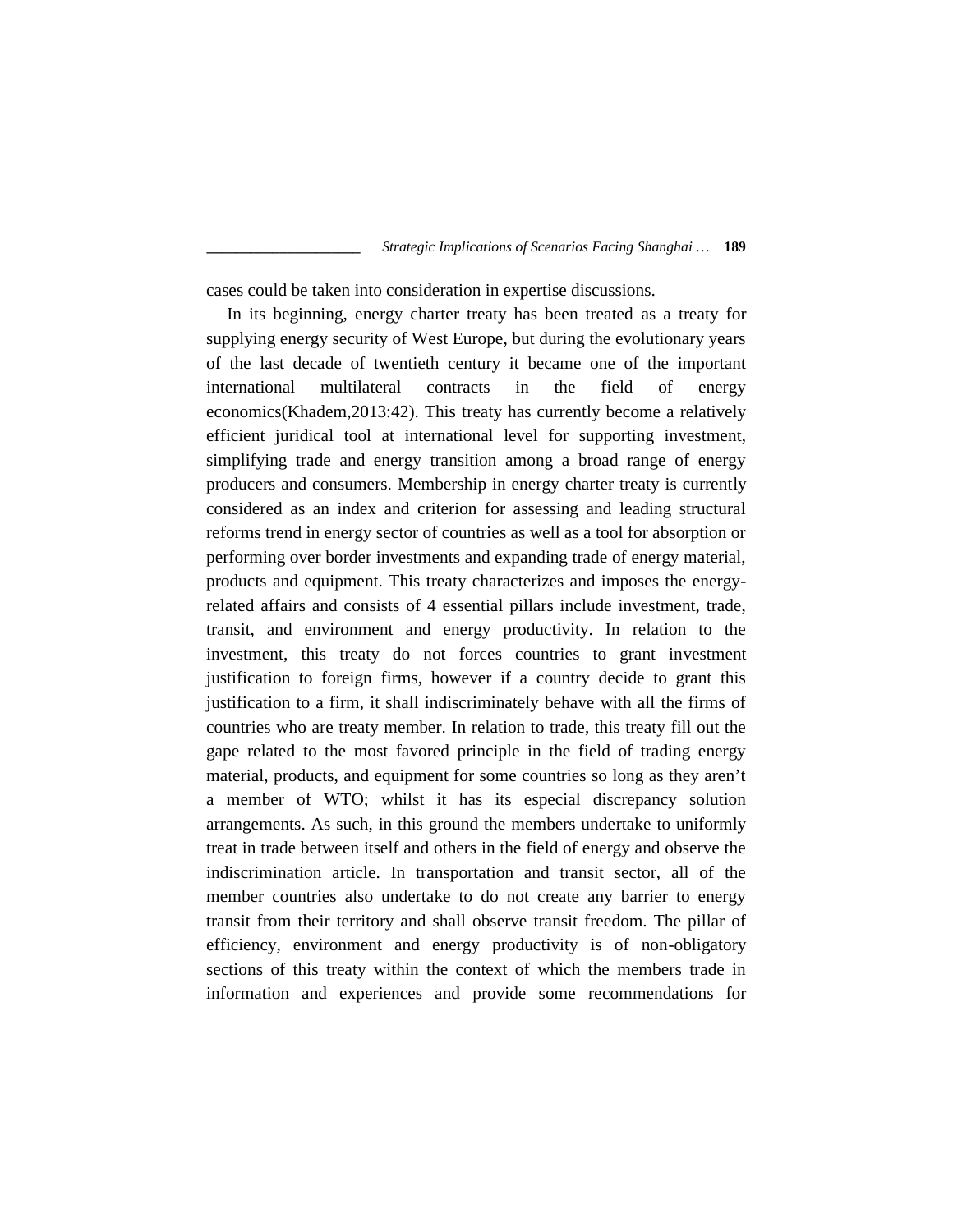adjusting and setting economic efficient and normative policies in energy sector. Within the three main pillars of investment, trade and transit, the dispute solution mechanism is set, so that in the first step the international experts employed in ECT secretariat and if discordance the international courthouses are considered as the final source of adjudication.<sup>1</sup>

As such, like energy charter treaty, the SCO should firstly determine and design objectives, duties and administrative laws in the field of energy for the countries tending to membership in this club through designing and approving document of energy club formation and then give the scheme on activities covered by the club to the club members. It is noteworthy that the majority of energy charter treaty members are energy importers, but the energy club of the SCO is a combination of energy consumers and producers and the interests of the two sides must be provided.

To successful implement of this, one should act based on an actual and studied program considering conditions and interests of consuming and producing countries. In addition, to coordinate the interests of participants in the integrated market of the SCO, it should be conducted practical assessments to guarantee stable supply of various types of energy traditional resources. In a first step, the national reports include analyzing strategies, statistics, and reviews conducted on forecasted supply and demand for energy resources should be collected. The main goal of this must be definition of specific fields of multilateral advantages of energy cooperation among the region countries (Arkhangelskiy,2008:7). Hence, it seems reasonable that the organization abstinence entrance to cooperation in other fields such as nuclear energy and in the current stage focus on oil and gas.

Another point is that Shanghai energy club should not formed with the aim of forming a unity against the third party. This can be valid both for Shanghai members and non-members. For example, as mentioned in

<sup>1.</sup> Since 2002, Iran has been accepted as ECT observer member and it was agreed that after conducting complete studies in this ground, it would be decided about full joining to this treaty.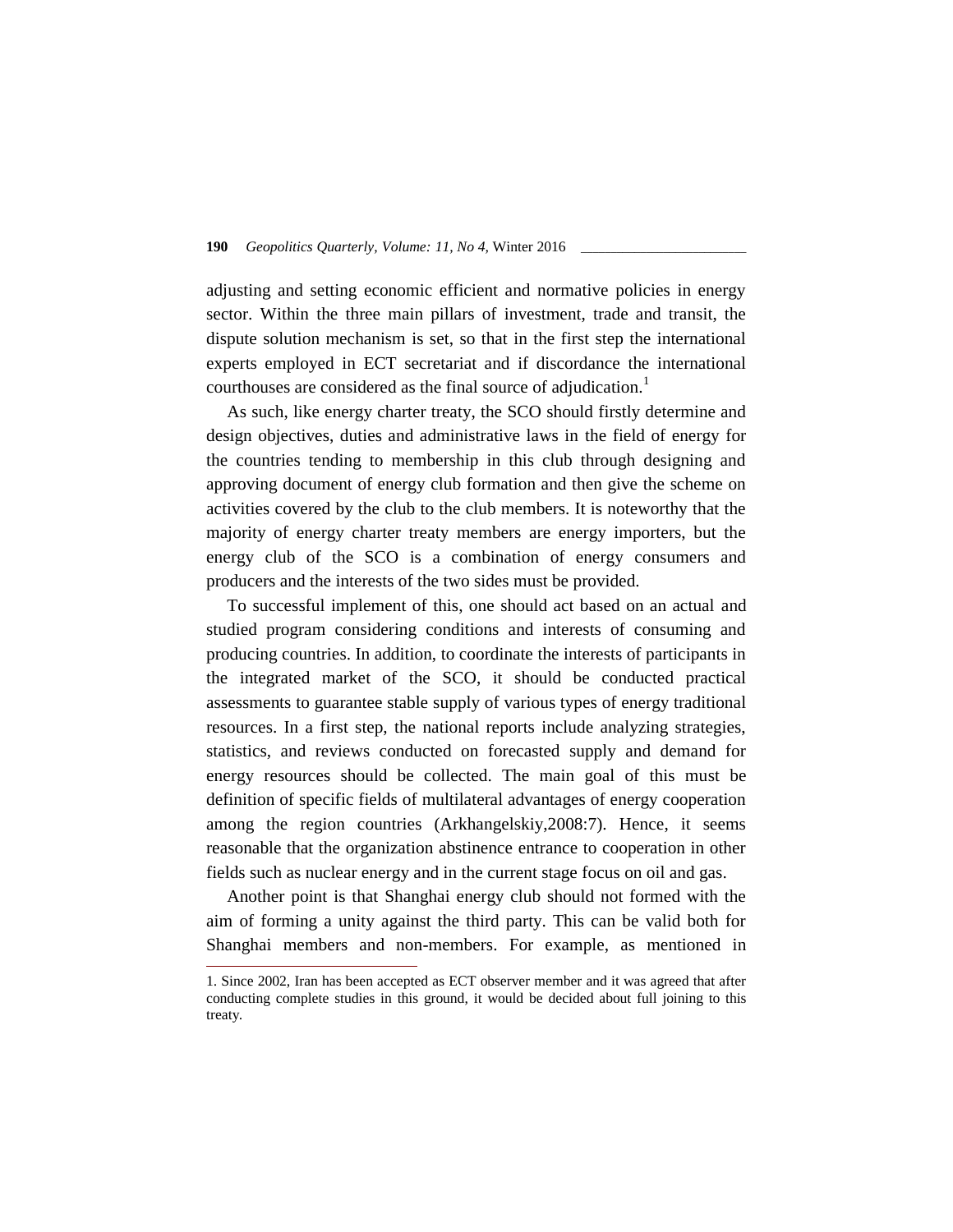China's interests of the club, China is worry about forming an energy cartel which leads to the monopoly in supply and price imposition as well as financial commitments and is not willing so much to form the club. The energy club should not create anxiety for other energy consumers and producers and challenge their interests. But it should act as guarantor of stable supply in world energy market and cooperator of mutual interests of energy producers and consumers. Indeed, the energy club should issue commandments which are generally acceptable and agreed by both energy producers and consumers.

In general, given that the energy charter treaty has been formed within Europe certain structure, however it can be a model for the SCO and energy club formation. Finally, Shanghai energy charter should be codified by the SCO members and meet the interests of members in the long-term.

## **Scenarios facing the Shanghai organization**

The Shanghai organization follows political, security and economic objectives. Also, encountering with the USA unilateralism is of the goals of this organization. To evaluate scenarios facing the Shanghai organization, in this section the three key and propellant factors affecting the future of the organization are considered. These factors based on the importance and uncertainty, are respectively:

- 1. The USA hegemony and unilateralism.
- 2. Similarity/ discrepancy of interests and economic-political orientations of Shanghai members.
- 3. Interactions of Shanghai countries with large powers.

From the combination of these factors 12 situations are obtained as follow: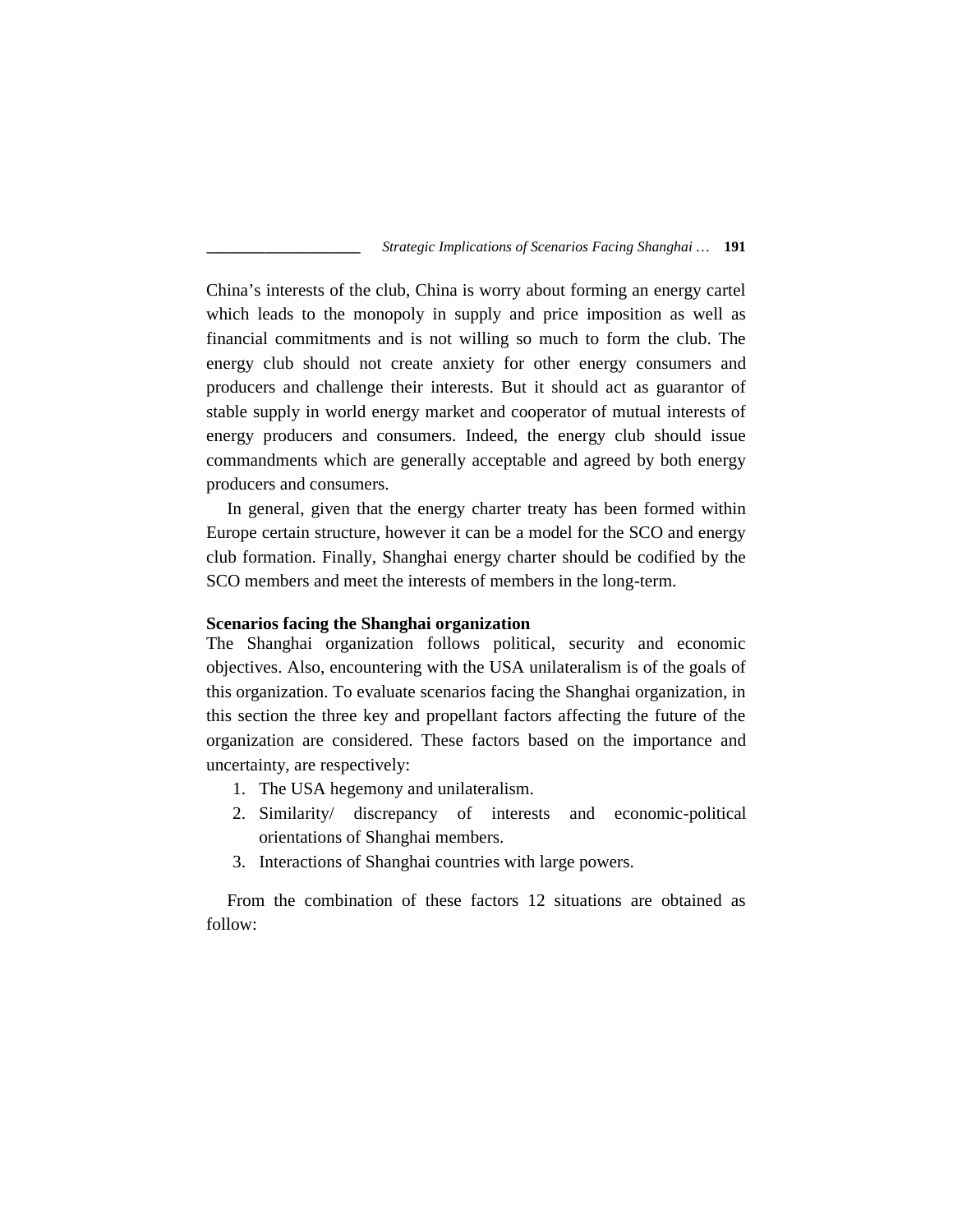| Driver<br>factors<br>situation | the USA<br>Hegemony<br>and<br>unilateralism | Similarity/<br>discrepancy<br>of interests | Interactions of<br>Shanghai<br>countries with<br>large powers. | scenarios facing the<br>Shanghai organization                                                |
|--------------------------------|---------------------------------------------|--------------------------------------------|----------------------------------------------------------------|----------------------------------------------------------------------------------------------|
| 1                              | Decrease                                    | decrease                                   | Increase                                                       | weakening the<br>organization                                                                |
| $\overline{2}$                 | Decrease                                    | Decrease                                   | Decrease                                                       | strengthening the<br>economic convergence<br>of the organization                             |
| 3                              | Decrease                                    | Increase                                   | Increase                                                       | weakening economic<br>and political<br>convergence                                           |
| $\overline{4}$                 | Decrease                                    | Increase                                   | Decrease                                                       | weakening economic<br>and security<br>convergence                                            |
| 5                              | Increase                                    | Decrease                                   | Increase                                                       | strengthening the<br>political and security<br>convergence/weakening<br>economic convergence |
| 6                              | Increase                                    | Decrease                                   | Decrease                                                       | strengthening the<br>economic, political and<br>security convergence of<br>the organization  |
| 7                              | Increase                                    | Increase                                   | Increase                                                       | strengthening the<br>security convergence/<br>weakening economic<br>convergence              |
| 8                              | Increase                                    | Increase                                   | Decrease                                                       | strengthening the<br>economic and security<br>convergence of the<br>organization             |
| 9                              | Decrease                                    | Decrease                                   | Fixed                                                          | keeping the current<br>situation                                                             |
| 10                             | Decrease                                    | Increase                                   | Fixed                                                          | divergence or collapse of<br>organization                                                    |
| 11                             | Increase                                    | Decrease                                   | Fixed                                                          | Strengthening the<br>organization                                                            |
| 12                             | Increase                                    |                                            | Fixed                                                          | keeping the current<br>situation                                                             |

|  |  |  | Table 1: Scenarios facing the Shanghai organization |  |
|--|--|--|-----------------------------------------------------|--|
|  |  |  |                                                     |  |

Given that some situations of the above table may not occur in the real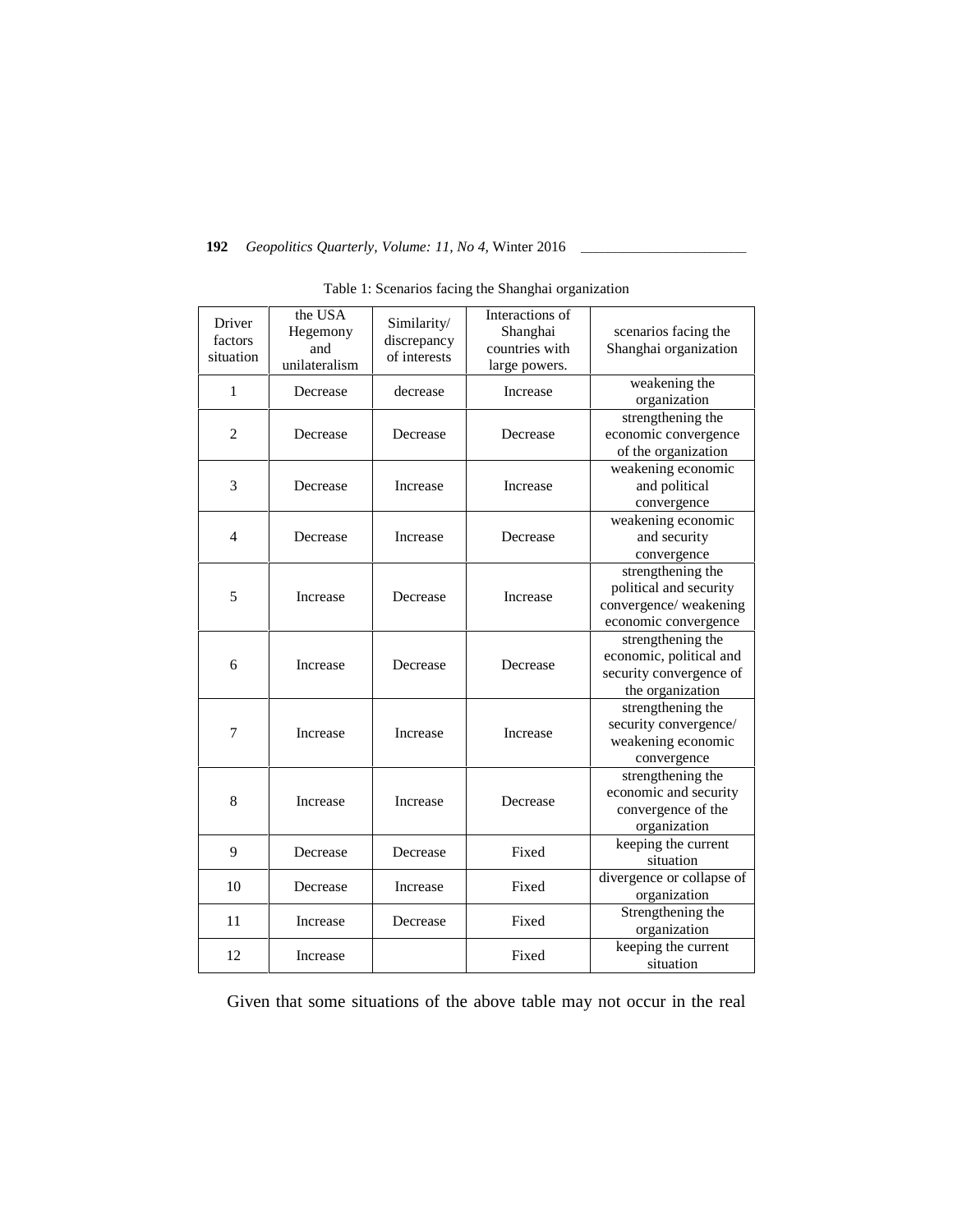world, the following six scenarios are facing the Shanghai organization.

## **First scenario:** keeping the current situation

The scenario of keeping the current situation is more possible in the following two situations:

1. When the USA hegemony and unilateralism decreases, discrepancy of interests of members decrease and interactions of members with large powers (European Union and the USA) are fixed, we would possibly see the scenarios of keeping the current situation and economic cooperation within the organization.

2. In situation where the USA hegemony and unilateralism increases, discrepancy of interests of members increase and interactions of members with large powers (European Union and the USA) are fixed, we would possibly see the scenario of keeping the current situation which requires a limit level of economic and security cooperation with more focus on central Asian issues and some simulative posturing at international level.

## **Second scenario:** strengthening the organization

In the following three situations the scenario of strengthening the organization in terms of strengthening economic, political and security convergence is more likely: 1. When the USA hegemony and unilateralism increases, discrepancy of interests of members decrease and interactions of members with large powers (European Union and the USA) decrease, we would likely to see strengthening economic, political and security convergence of the organization. 2. When the USA hegemony and unilateralism increases, discrepancy of interests of members increase and interactions of members with large powers (European Union and the USA) decrease, we would likely to see strengthening economic, political and security convergence of the organization. 3. When the USA hegemony and unilateralism increases, discrepancy of interests of members increase and interactions of members with large powers (European Union and the USA) is fixed, we would likely to see strengthening the organization.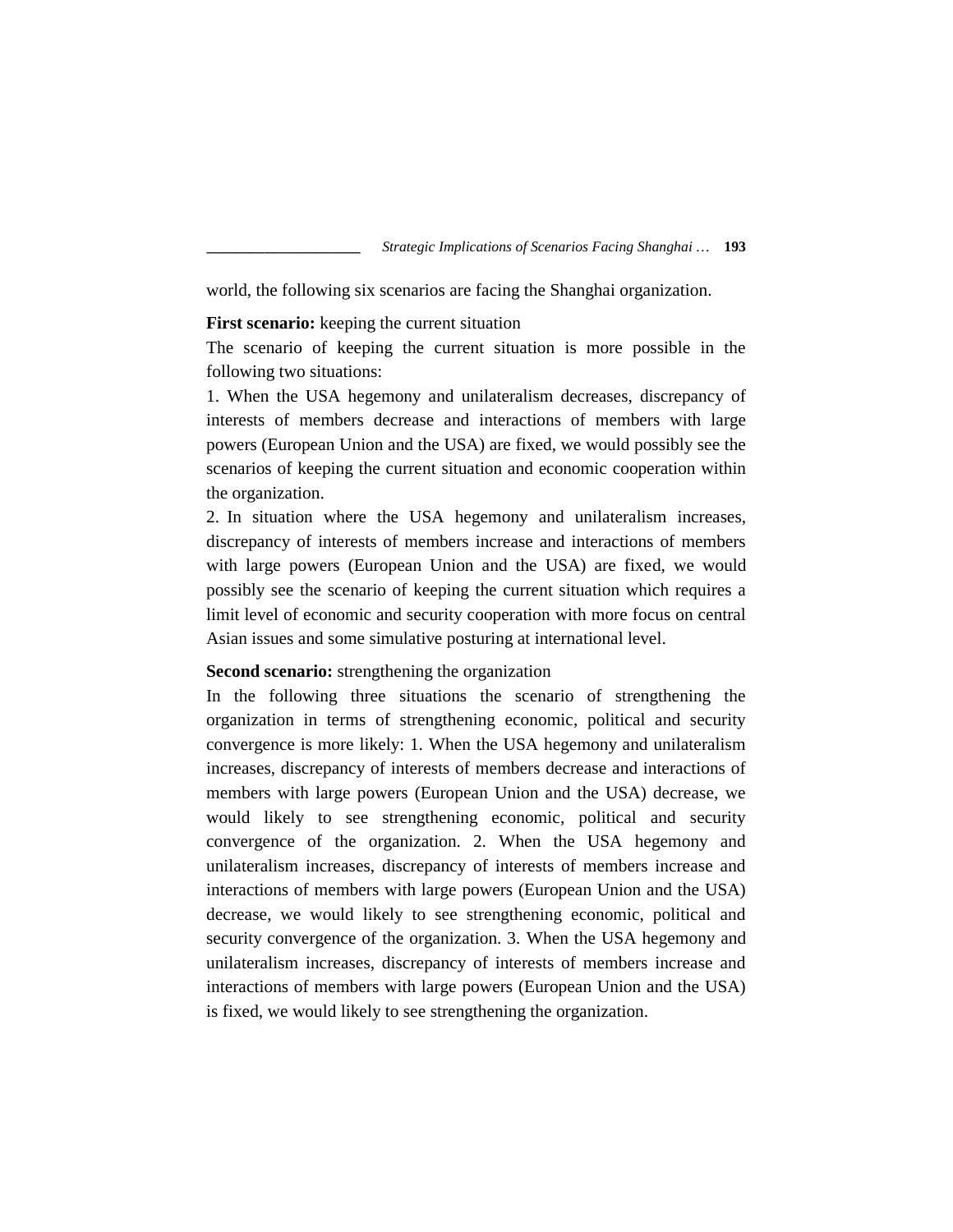### **Third scenario:** weakening the organization

In the following three situations the scenario of weakening the organization seems to be more likely: 1. When the USA hegemony and unilateralism decreases, discrepancy of interests of members decrease and interactions of members with large powers (European Union and the USA) increase, we would likely to see weakening the organization. 2. When the USA hegemony and unilateralism decreases, discrepancy of interests of members increase and interactions of members with large powers (European Union and the USA) increase, we would likely to see weakening the organization. 3. When the USA hegemony and unilateralism decreases, discrepancy of interests of members increase and interactions of members with large powers (European Union and the USA) decrease, we would likely to see weakening the security and economic convergence of the organization.

## **Fourth scenario:** organization collapse

In the condition where the USA hegemony and unilateralism decreases, high discrepancy of interests of members and interactions of members with large powers (European Union and the USA) is fixed we would likely to see divergence process of the organization and ultimately its collapse.

**Fifth scenario:** strengthening the economic convergence of the organization In the condition where the USA hegemony and unilateralism decreases, high discrepancy of interests of members and interactions of members with large powers (European Union and the USA) decrease, we would likely to see the scenario of strengthening the economic convergence of the organization and strengthening the economic cooperation among the member countries and the movement towards becoming an economic organization.

**Sixth scenario**: strengthening political and security convergence of the organization

In the following two situations the scenario of strengthening political and security convergence of the organization seems to be more possible: 1. when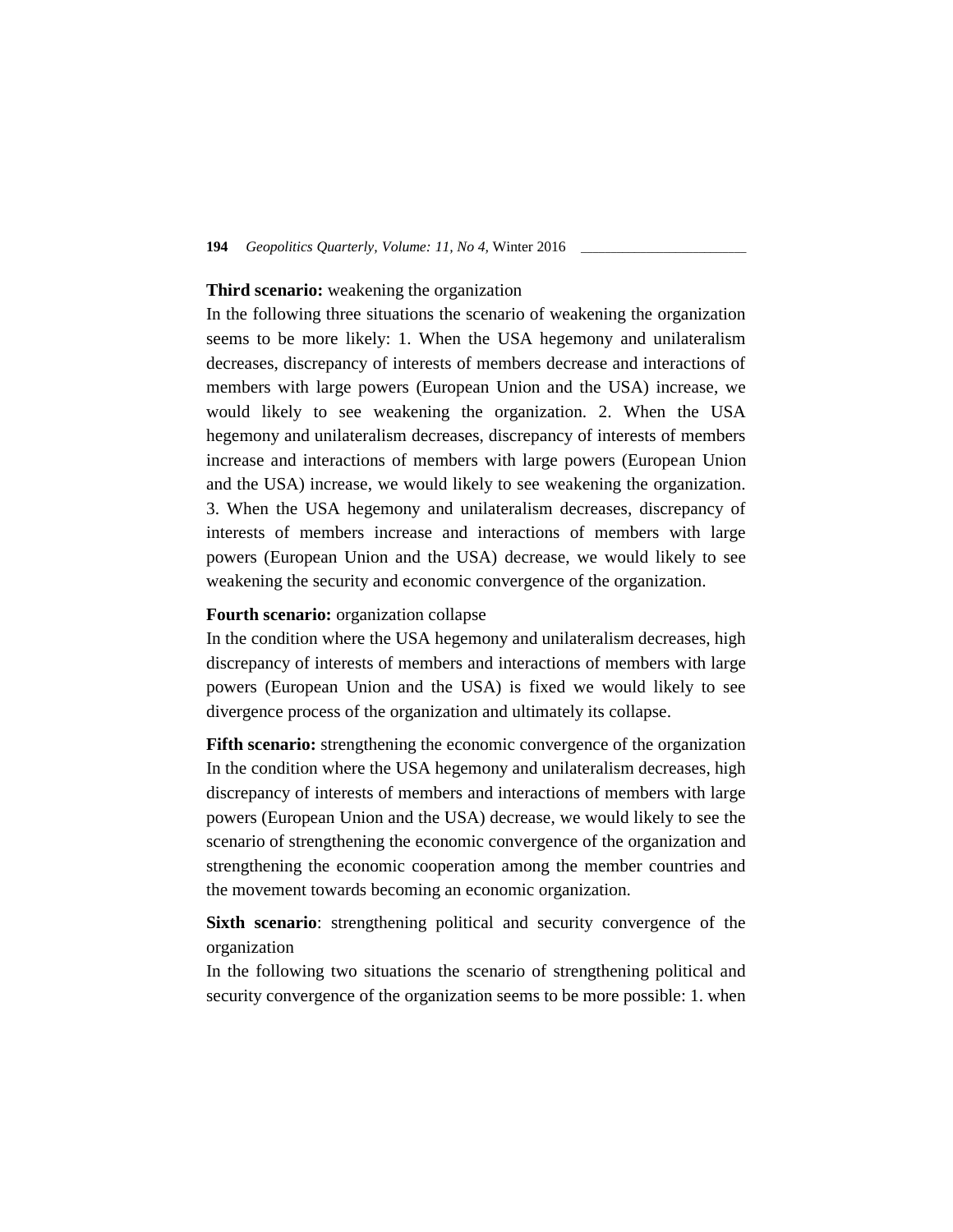the USA hegemony and unilateralism increases, discrepancy of interests of members decrease and interactions of members with the large powers (European Union and the USA) increase, we would likely to see the scenarios of strengthening political and security convergence of the organization and weakening the economic convergence. 2. In the condition where the USA hegemony and unilateralism increases, discrepancy of interests of members increase and interactions of members with large powers (European Union and the USA) increase as well, we would likely to see the scenarios of strengthening political and security cooperation of the organization. In this scenario, the movement will be towards more emphasize on political and security dimensions of the organization aimed to strengthening members' situation at international level and playing a more effective role in international and over-regional issues.

# **Iran and the Shanghai organization**

Since 2005, Iran became a member of the Shanghai organization as an observer. The headers of Islamic Republic of Iran believe that according to its geo-economic and geopolitics position in the region and relying on all capacities and political and economic facilities, Iran is ready to announce the expansion of cooperation with the member countries to realize the stable peace and security and development of justice and welfare in the region and hope that see the increasing success of the SCO and its members.

### **Scenarios facing Iran about the cooperation level with the organization**

To design scenarios facing Iran about the cooperation manner and level with the organization, we consider two factors which based on the trend of these two factors three scenarios are facing Iran. These factors include: 1. the pressure of the USA on Iran and imposing any factor putting Iran under the economic or political pressure such as sanctions. 2. Iran's interactions with the Shanghai organization.

Combining these factors yields 4 conditions include: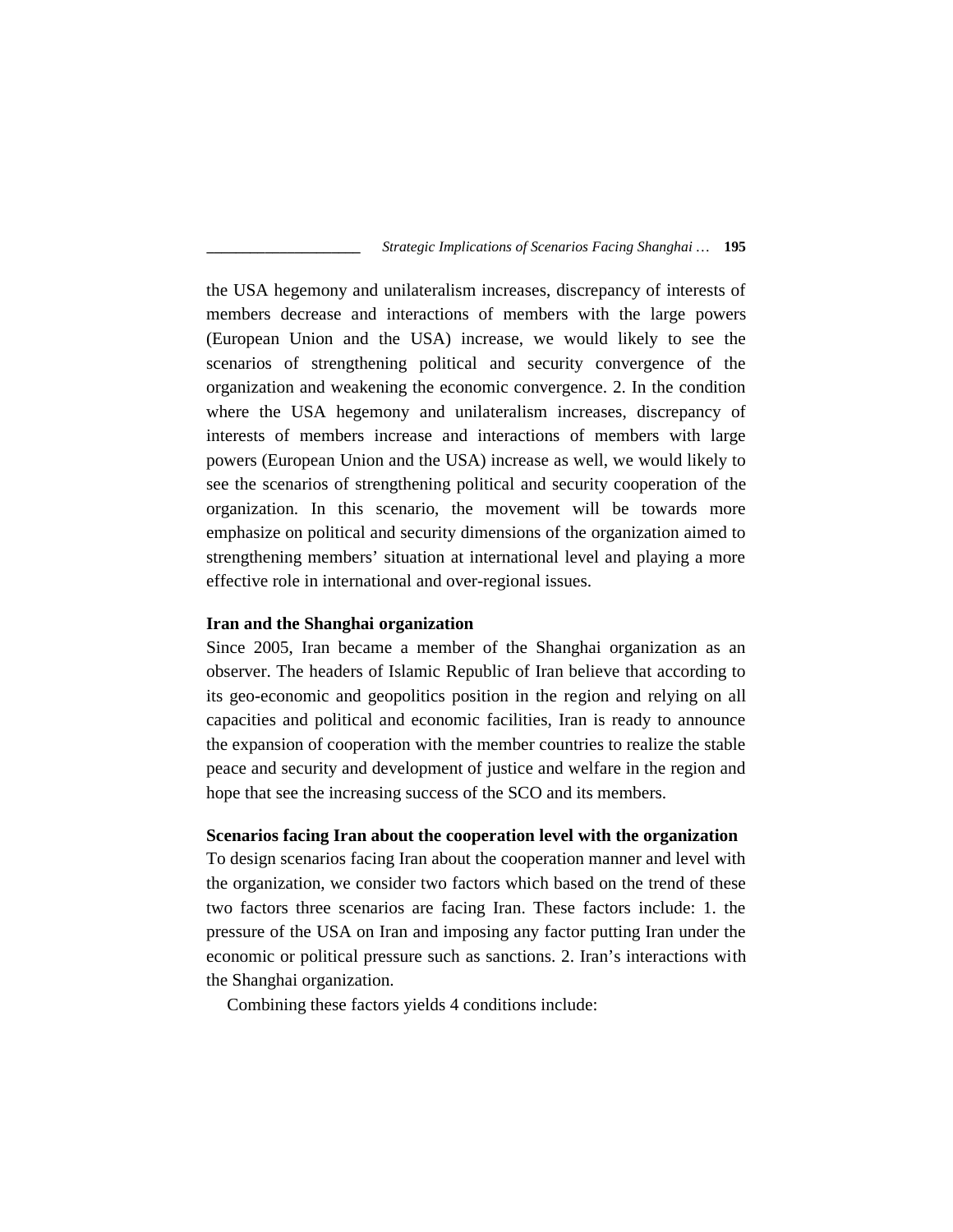1. In conditions where the pressure of the USA on Iran is high and Iranian interactions with the SCO decreases we would possibly see the scenario of keeping current situation and Iran will be as an observer member in the SCO.

2. In conditions where the pressure of the USA on Iran is low and Iranian interactions with the SCO increases we would possibly see the scenario of keeping current situation and Iran will be as an observer member in the SCO.

3. In conditions where the pressure of the USA on Iran is high and Iranian interactions with the SCO increases we would possibly see the scenario of joining Iran to the organization as a full member.

4. In conditions where the pressure of the USA on Iran is low and Iranian interactions with the SCO increases as well, we would possibly see the scenario of deposal of Iran from the organization.

As such there are three scenarios in front of Iran about how to cooperate with the SCO.

First scenario: keeping the current situation, continuation of Iranian membership as an observer

In the following two situations the scenario of keeping current status seems to be more possible: 1. in conditions where the pressure of the USA on Iran is high and Iranian interactions with the SCO decreases, we would possibly see the scenario of keeping current status and Iranian observer membership in the organization would continue. 2. In conditions where the pressure of the USA on Iran is low and Iranian interactions with the SCO increases, we would possibly see the scenario of continuation of the current observer and semi active membership aimed at inform of organization decisions and participation in grounds which are possibly in direction of national interests of Iran.

**Second scenario:** Iran's joining to the organization and full membership This scenario seems to be more possible in the following situation: in conditions where the pressure of the USA on Iran is high and Iranian interactions with the SCO increases, we would possibly see the scenario of attempt to full membership and active presence in the organization aimed at promoting its regional and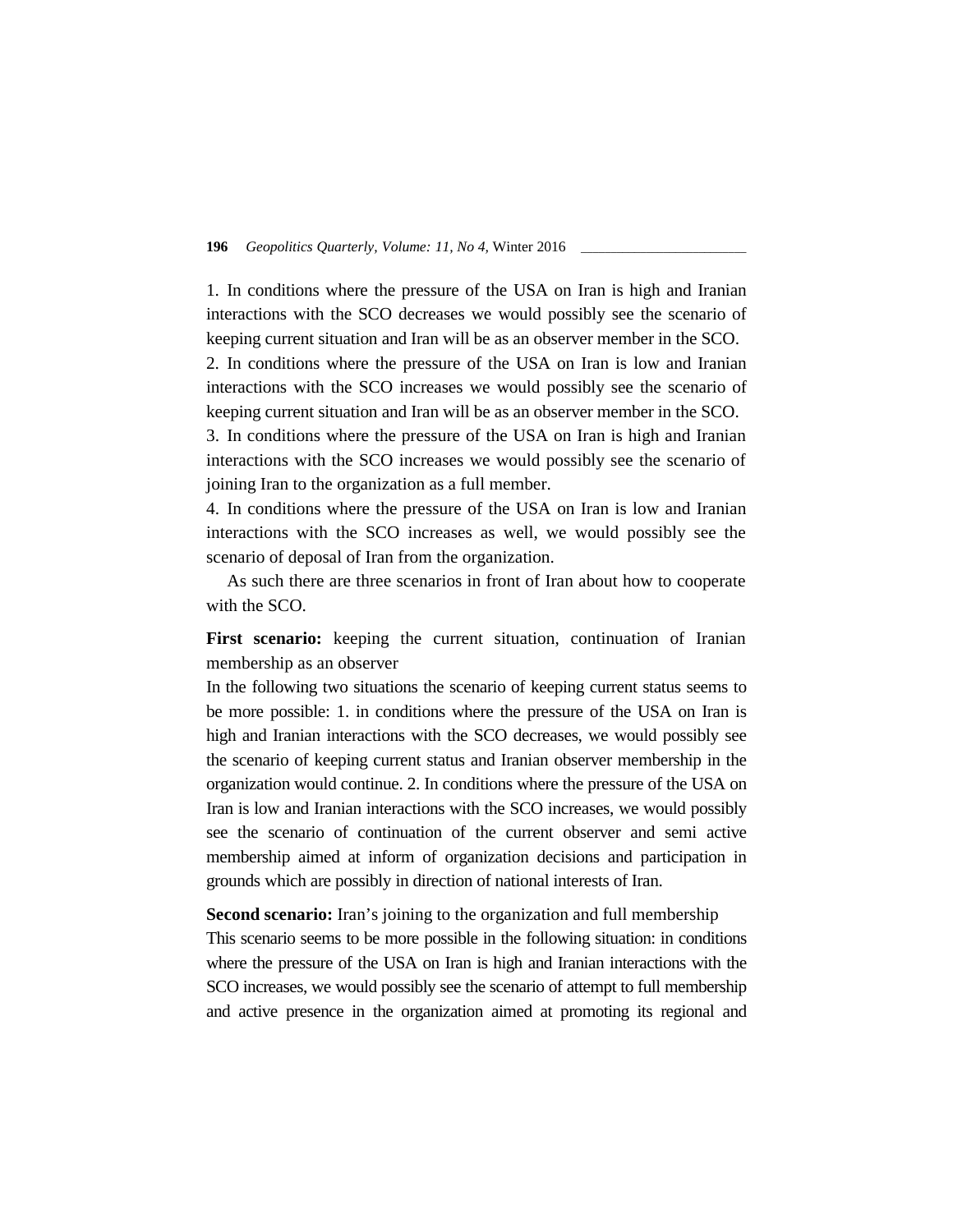international role both in the field of regional economic cooperation and international political posturing which, of course, the structure of security and economic treaties of the organization is important in this field.

**Third scenario:** Iran's firing from the organization

In conditions where the pressure of the USA on Iran is low and Iranian interactions with the SCO decreases, we would possibly see the scenario of Iran's firing from the organization.

## **Result**

# **The effect of scenarios facing the SCO on the manner of membership and energy security of Iran**

It was stated in the previous section that there are six scenarios facing the SCO. With restating these scenarios, in this section we analysis the manner of Iranian membership under each of these scenarios and its effect on Iranian energy geopolitics.

## **1. Consequences of the scenario of keeping current situation**

In this scenario, Iran possibly remains as an observer member. This type of membership may affect Iranian energy geopolitics with the following cases:

- Limited energy demand security, subject to providing some encouraging and discounts to these countries relative to the competitors;
- Resistance against international sanctions on Iranian energy sector from some members;
- The limited access to the east investments, especially China, with high profit margin for investor and reduction of Iranian interests;
- Limited access to the technology.

# **2. Consequences of the scenario of strengthening the organization**

In this scenario, full membership of Iran is likely to be simplified and it is accepted as certain member. This membership may affect Iranian energy geopolitics with the following cases: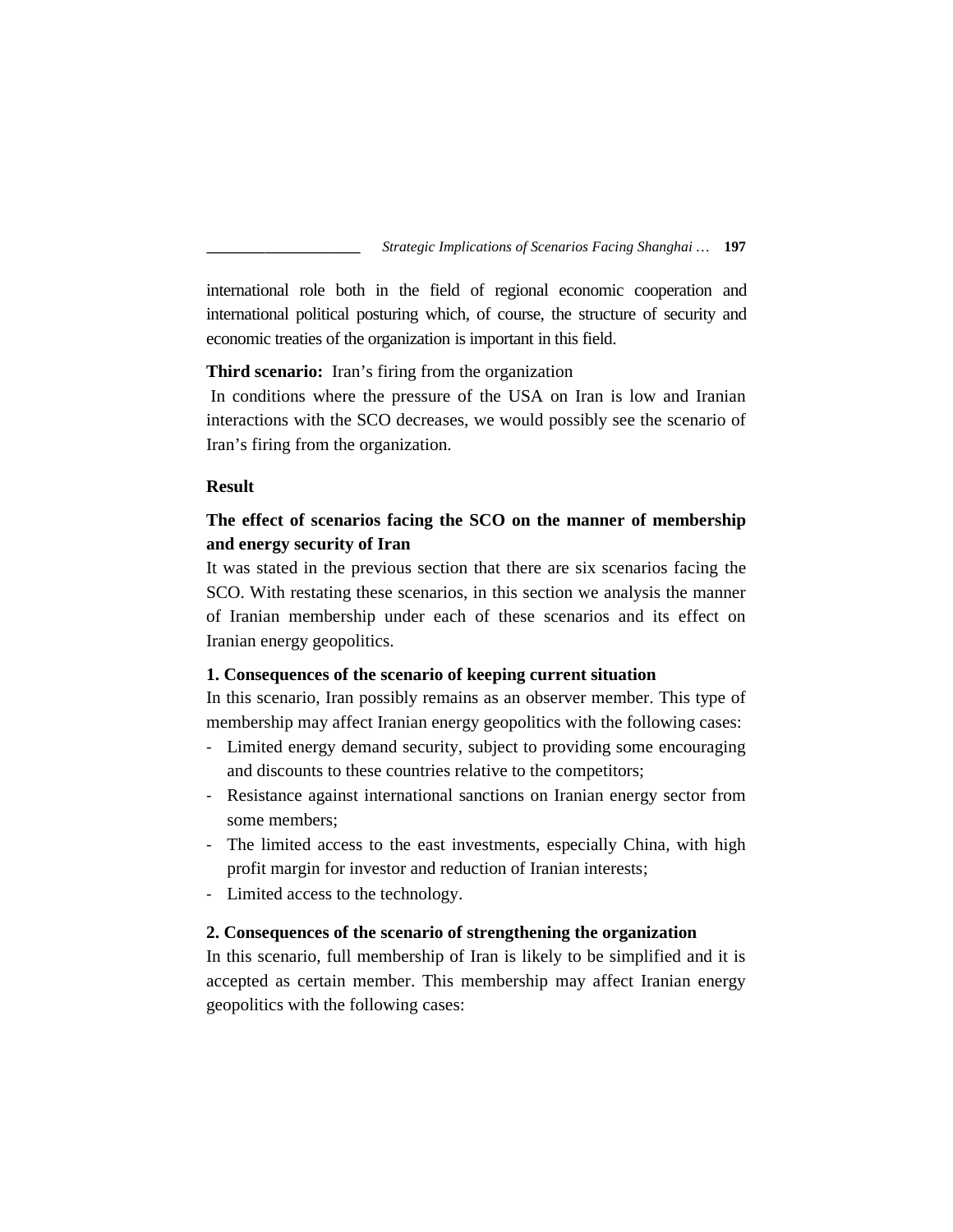- The acquisition of the security of Iranian energy resources demand;
- Removal of the risk of international sanctions;
- Absorption of foreign investment in Iranian energy sector;
- The achievement of technology in the energy field of the Shanghai members.

## **3. Consequences of the scenario of weakening the organization**

Given that the USA unilateralism decreases and the organization is weakened as well, hence, in this scenario, the observer membership has no interests for Iran. Because, in this situation the organization do not have behavioral depth and the organization is weakening as well. This situation may affect Iranian energy geopolitics with the following cases:

- The serious threat of demand security;
- The possibility of approval of international sanctions in Iranian energy field;
- difficulty in access to the SCO investment in Iranian energy sector;
- difficulty in access to the SCO's technology.

# **4. Consequences of the scenario of the collapse of the organization**

According to this scenario, there is no longer an organization that Iran wishes to be its member. This situation can affect Iran's energy geopolitics with the following cases:

- Political insularity of Iran and the serious threat of Iranian energy demand security;
- Finalizing the energy sector sanctions by absorbing other cooperation;
- Broad prevention from universal investment in Iranian energy sector;
- Difficulty of access to the SCO's technology in the field of energy.

# **5. Consequences of the scenario of strengthening economic convergence of the organization**

In this scenario, full membership of Iran would be possibly facilitated and Iran would be accepted as a definite member. This type of membership can affect Iran's energy geopolitics with the following cases: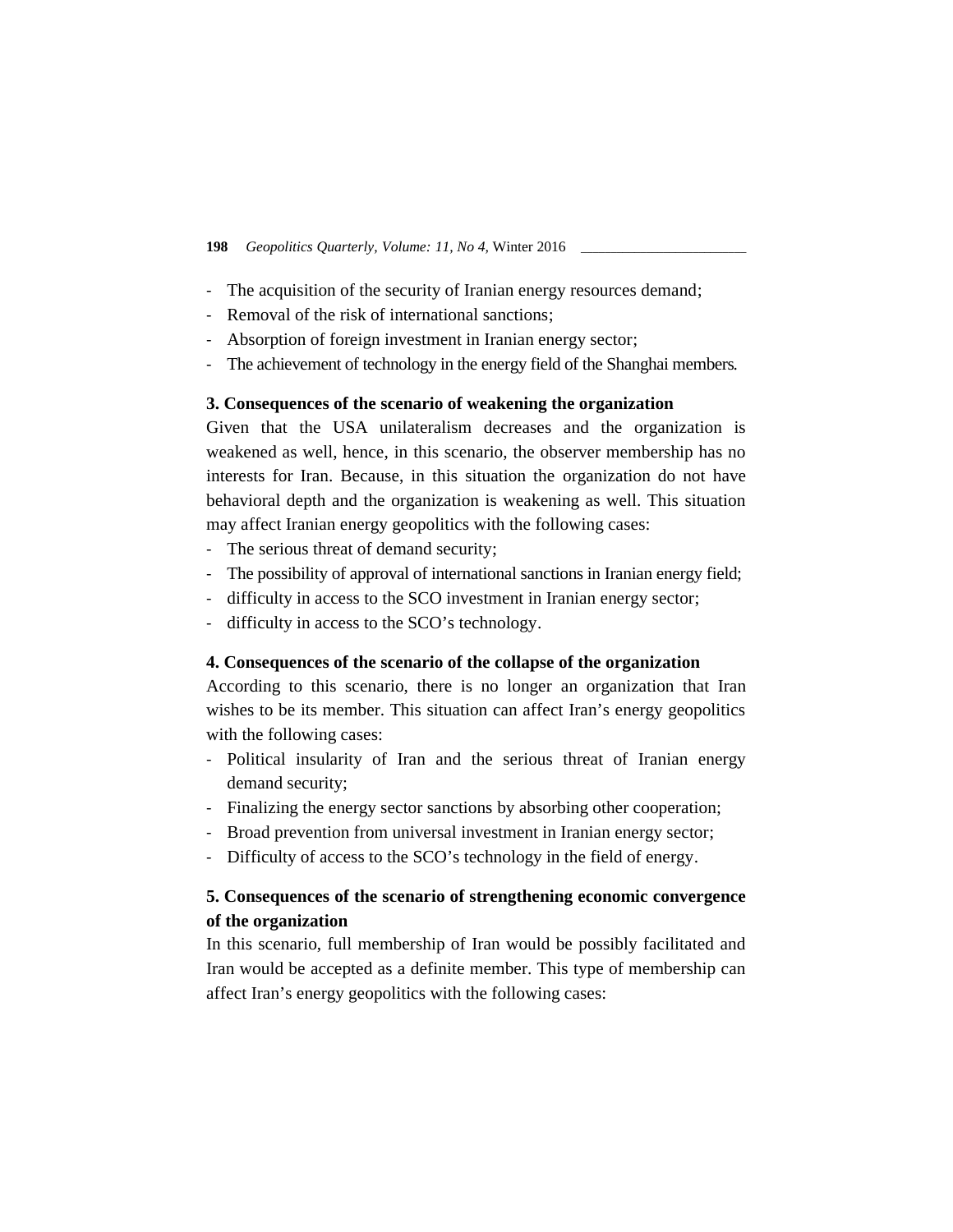- Acquisition of energy resources demand security;
- Removal of the risk of the USA unilateral sanctions. Since the SCO members' interaction with the large powers is low in this scenario, it is possible that China and Russia support the formal and political sanctions but do not support the USA's sanctions;
- Absorption of the foreign investment of the SCO by Iranian energy sector;
- Access to the SCO's technology in the field of energy.

# **6. Consequences of the scenario of strengthening political and security convergence of the organization**

In this scenario, the transition towards the full membership of Iran in the organization is facilitated and this membership may affect Iran's energy geopolitics through the following cases:

- Acquisition of energy resources demand security;
- Removal of the risk of the international sanctions.

The foreign investment of the Shanghai organization in Iranian energy sector does not necessarily increase. Since the interaction of the SCO organization with the large powers is high in this scenario, they do not immolate their interests for investment in Iran.

In summary, it is concluded that if Iran become a full member of the organization (outcomes of the scenarios 2 and 5), it can take advantages from the positive consequences of certain membership on the energy sector (acquisition of demand security, removal of the risk of sanctions, foreign investment and access to the technology).

## **Conclusion**

The presence of the biggest world energy consumers such as India and China in the Shanghai organization on one hand, and the presence of the biggest world energy producers such as Iran and Russia on the other hand along with the access of the region countries to the international waterways and transportation infrastructures as well as seaports and airports can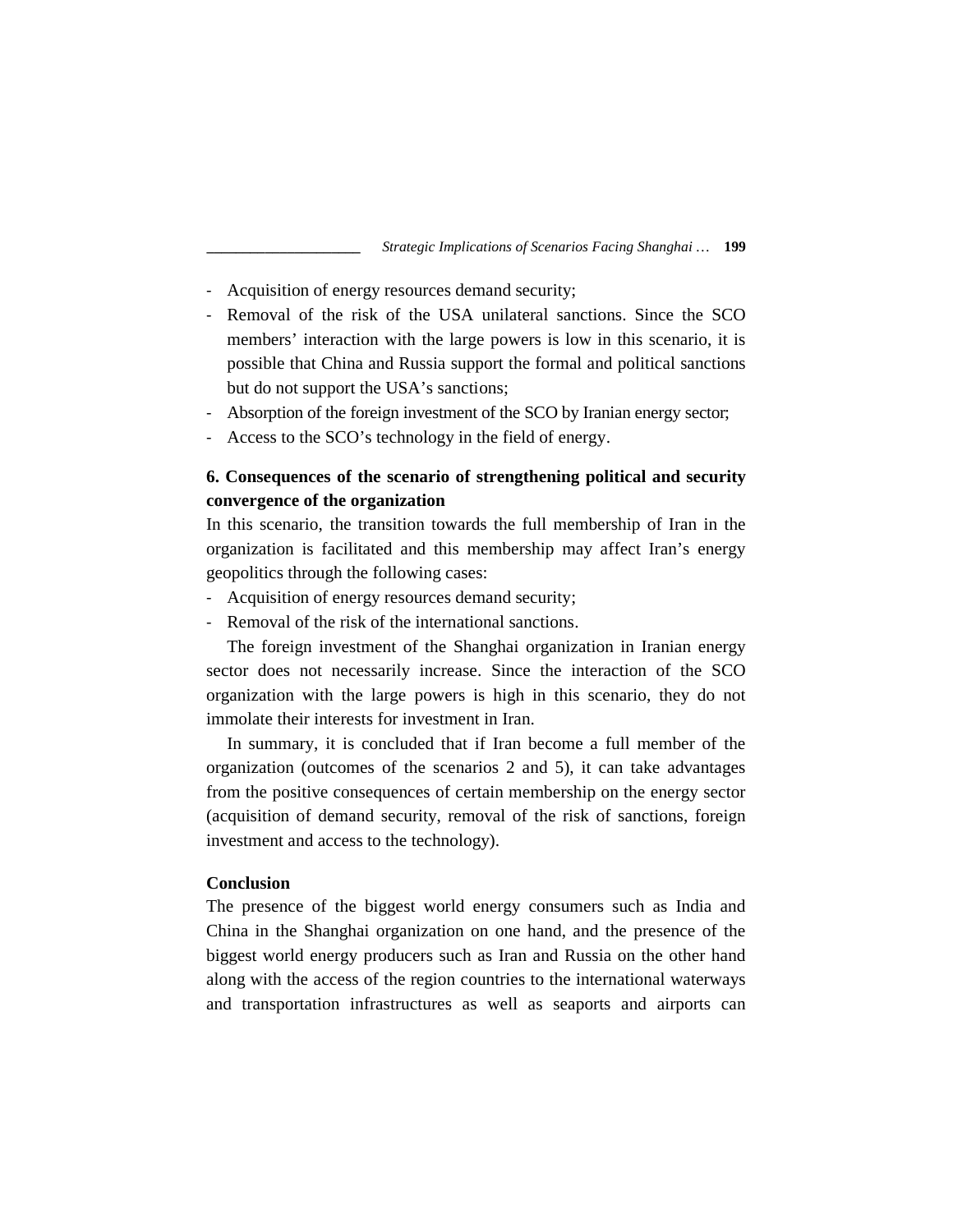transform the Shanghai organization into a safe environment for supplying region's energy from Pacific to Atlantic ocean in longitudinal axis and connection of the whole region with south through Iranian territory.

Iranian membership in the Shanghai organization actualizes its geopolitics and geo-economic potentials and deepening the international political and economic relations. Given its increasing role in the region security, the full and broad cooperation of Iran with the SCO can increase the bargaining power of Iran against the west and international challenges. In fact, an organization that involves over half of world population, has a complete economy based on all of the main infrastructures such as energy, transportation, finance and so on, will not be connivance for anyone and any power. Hence, if the threats of west against Iran increase, it can utilize opportunities and facilities of organization to decrease vulnerability of such threats.

Iranian membership in the SCO can at least prevent damages to national interests from decisions of this organization. It can also somewhat meet the interests of Iran in the field of countering the terrorism. But the entrance to the SCO should be carefully done, because this organization has a basic characteristic and it is nothing but the asymmetry of power among its members. Indeed, the SCO is an organization agendum of which is designed by Russia and China and hence the possibility of making role is so weak for other regional countries and powers such as Iran. Therefore, Iran should carefully analyze advantages and disadvantages of membership and balance between commitments it accept in the organization and latitude this organization will create for it in central Asia and other fields.

#### **Acknowledgment**

The authors would like to express their deep appreciation to the international institute energy studies for providing the possibility of doing this research.